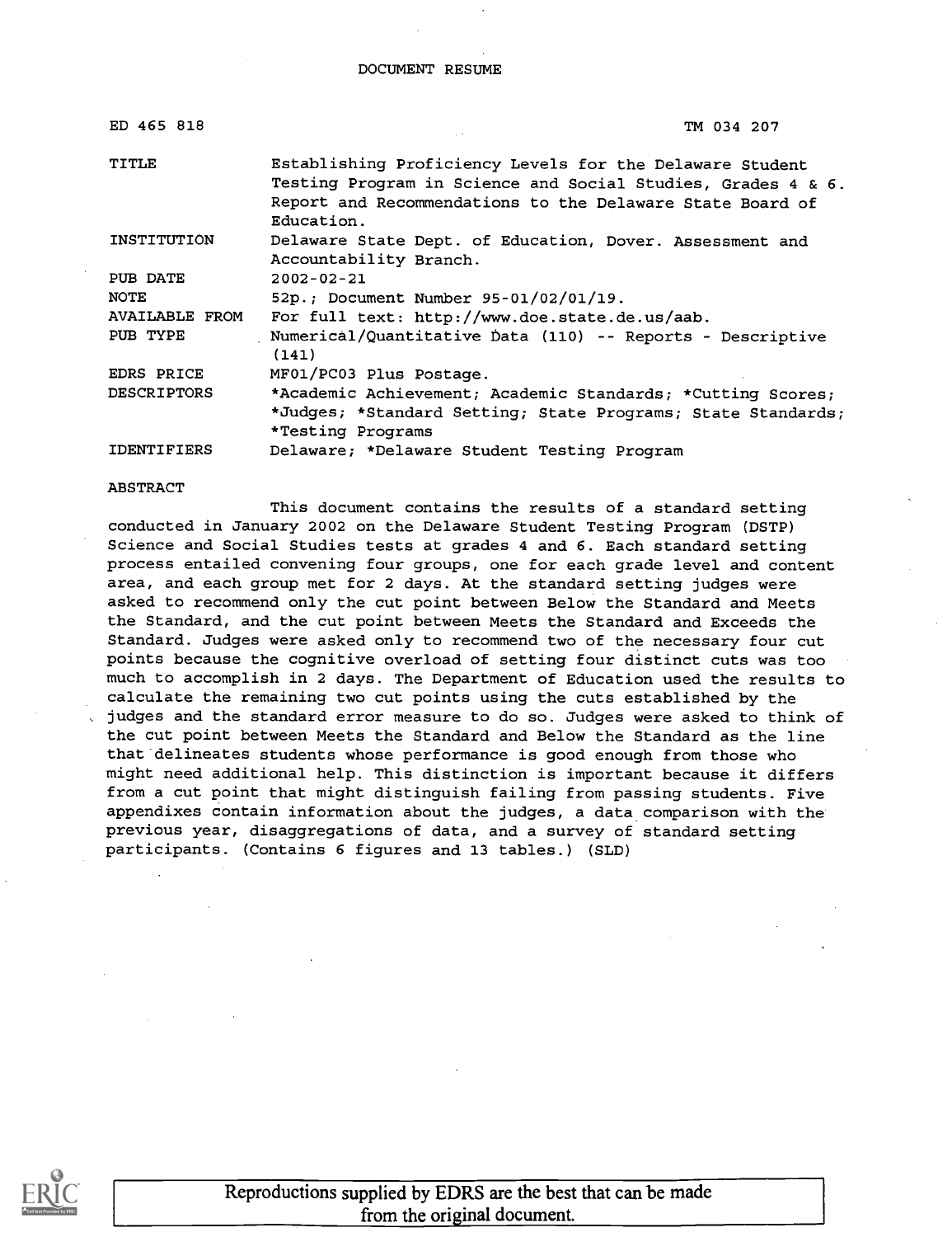# Report and Recommendations to the Delaware State Board of PERMISSION TO REPRODUCE AND **Edit Control State and** PERMISSION TO REPRODUCE AND<br>
DISSEMINATE THIS MATERIAL HAS<br>
DEEN GRANTED BY<br>
TO THE EDUCATIONAL RESOURCES INFORMATION<br>
TO THE EDUCATIONAL RESOURCES<br>
TO THE EDUCATIONAL RESOURCES<br>
TO THE EDUCATIONAL RESOURCES<br>
TO THE EDUCAT

DISSEMINATE THIS MATERIAL HAS BEEN GRANTED BY

 $W$ oodruff

TO THE EDUCATIONAL RESOURCES INFORMATION CENTER (ERIC)

U.S. DEPARTMENT OF EDUCATION<br>Office of Educational Research and Improvement EDUCATIONAL RESOURCES INFORMATION

TΜ

CENTER (ERIC) .E/This document has been reproduced as received from the person or organization originating it.

O Minor changes have been made to improve reproduction quality.

° Points of view or opinions stated in this document do not necessarily represent official OERI position or policy.

# Establishing Proficiency Levels for the Delaware Student Testing Program in Science and Social Studies – Grades 4 & 6

Presented February 21, 2002

Prepared by the Assessment and Analysis Group Assessment and Accountability Branch Delaware Department of Education

TM034207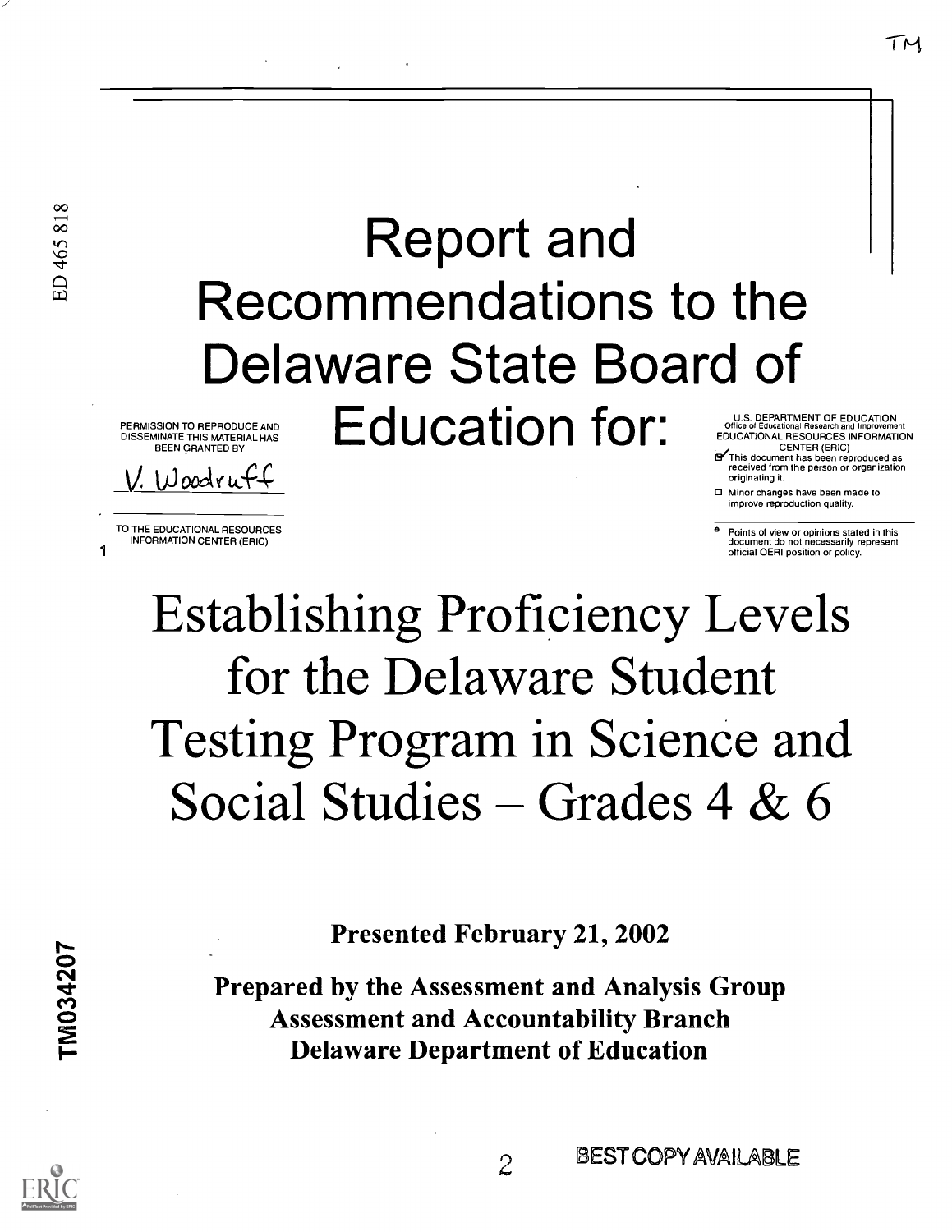### Officers of the Delaware Department of Education

Valerie A. Woodruff Secretary of Education Jennifer W. Davis Deputy Secretary of Education David Blowman Executive Assistant

Robin R. Taylor, M.Ed Associate Secretary, Assessment and Accountability Branch Mark A. Dufendach, Ed.D. Associate Secretary, Finance and Administrative Services Branch Nancy J. Wilson, Ph.D. Associate Secretary, Curriculum and Instructional Improvement Branch

> Wendy B. Roberts, Ph.D. Director, Assessment and Analysis Group Darlene J. Bolig, Ed.D. Helen Dennis, M.Ed. Jeffery Fleming, M.S. Katia F. Foret, Ph.D. James F. Hertzog, M.Ed. Nancy Maihoff, Ph.D. Jon Manon. Ph. D., University of Delaware Joann F. Prewitt, M.A. Julie A. Schmidt, Ph.D. Carole D. White, M.B.A. Liru Zhang, Ph.D.

Support Staff: Elaner M. Brown Barbara F. O'Neal Krista D. Holloway Erin L. Pieshala Kimberly K. Rodriguez

### State Board of Education

Joseph A. Pika, Ph.D., President Jean W. Allen, Vice President Robert J. Gilsdorf Mary B. Graham, Esquire Valarie Pepper Dennis J. Savage Claiboune D. Smith, Ph.D.

The Department of Education does not discriminate in employment or educational programs, services or activities, based on race, color, national origin, age or handicap in accordance with state and federal laws. Inquiries should be directed to the Department of Education, Human Resources and Quality Management, P.O. Box 1402, Dover, DE 19903-1402, or Telephone (302) 739-4604. For more information about the DSTP, write to the Department of Education, Assessment & Accountability Branch, P.O. Box 1402, Dover, DE 19903-1402, or telephone (302) 739-6700.

Document Control No. 95-01/02/01/19



3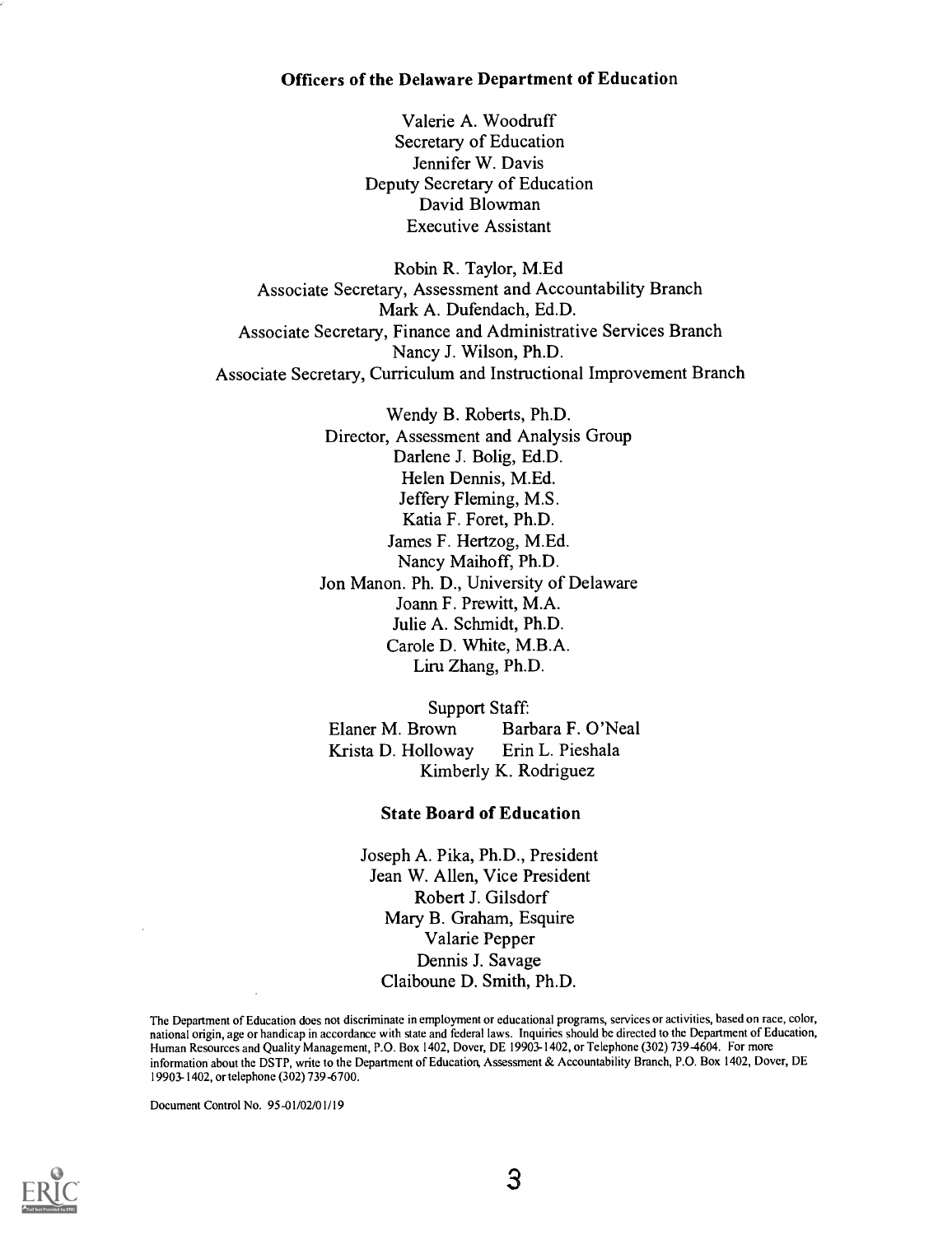# Note about the test data included in this document:

All test data included in this document indicated as being from 2000 are from<br>the 2000 fall administration of the Delaware Student Testing Program. The 11 test data included in this document indicated as being from 2000 are from data from 2000 are complete and may be considered fmal.

All test data in this document indicated as being from 2001 are from the 2001 fall administration of the Delaware Student Testing Program. The data are to be considered preliminary in that the final quality control procedures have not yet been applied. Thus all 2001 data herein are subject to change prior to final release. However, it is highly unlikely that any significant changes will occur. Furthermore, it is unlikely that the percentage of students falling into a particular proficiency level will differ from what is indicated here.

Finally, many of the numbers (from both 2000 and 2001 data) have been rounded to make the document more user-friendly. This should be noted when dealing with percentages, since not all of them will total 100% as a result of rounding anomalies. Also, the number of students may be affected as well.

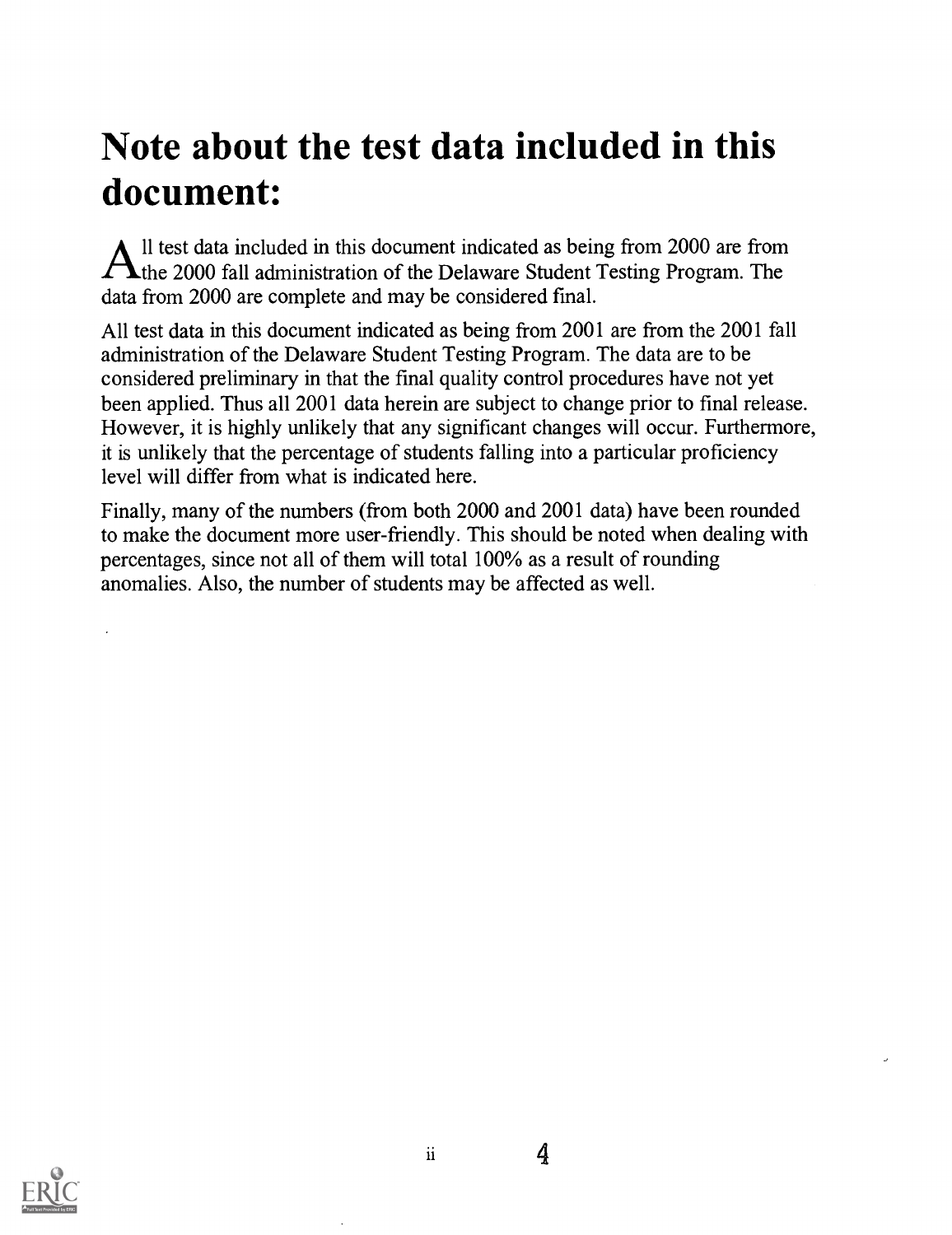# Table of Contents

| Table of Contents | $\cdots$<br>111 |
|-------------------|-----------------|
|                   |                 |
|                   |                 |
|                   |                 |
|                   |                 |
|                   |                 |
|                   |                 |
|                   |                 |

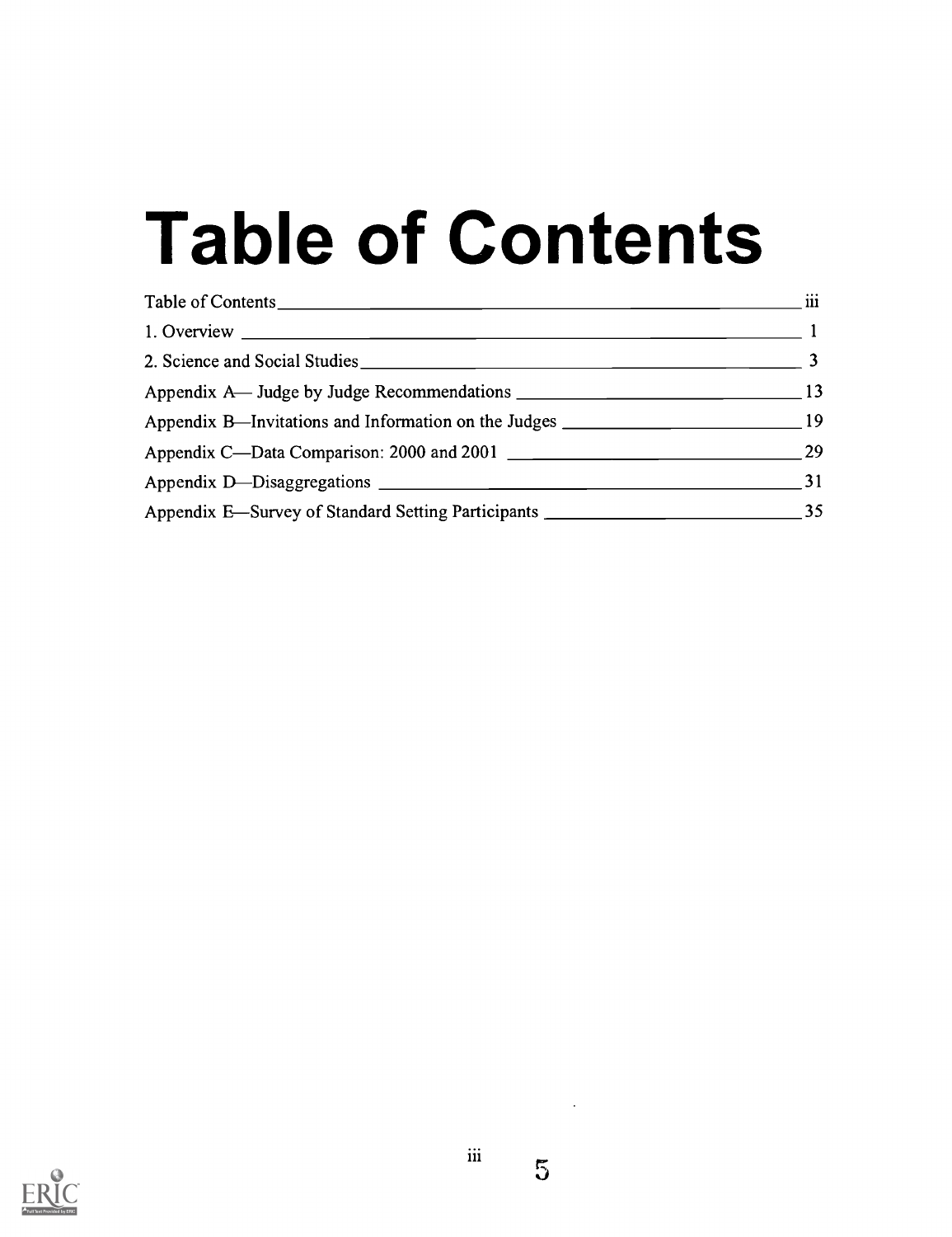# List of Figures

| Figure 1: 2001 Impact Data for Science - Judges' Recommended Cut Points ____________________________ 6 |    |
|--------------------------------------------------------------------------------------------------------|----|
| Figure 2: 2001 Impact Data for Science - Secretary of Education's Recommended Cut Points __ 7          |    |
| Figure 3: 2001 Impact Data for Science - Secretary of Education's Recommended Cut Points (All          |    |
| Figure 4: 2001 Impact Data for Social Studies - Judges' Recommended Cut Points ___________ 10          |    |
| Figure 5: 2001 Impact Data for Social Studies - Secretary of Education's Recommended Cut               |    |
| Figure 6: 2001 Impact Data for Social Studies - Secretary of Education's Recommended                   |    |
|                                                                                                        | 12 |

 $\mathcal{L}^{\text{max}}_{\text{max}}$  , where  $\mathcal{L}^{\text{max}}_{\text{max}}$ 



 $\rightarrow$ 

 $\mathbb{Z}^2$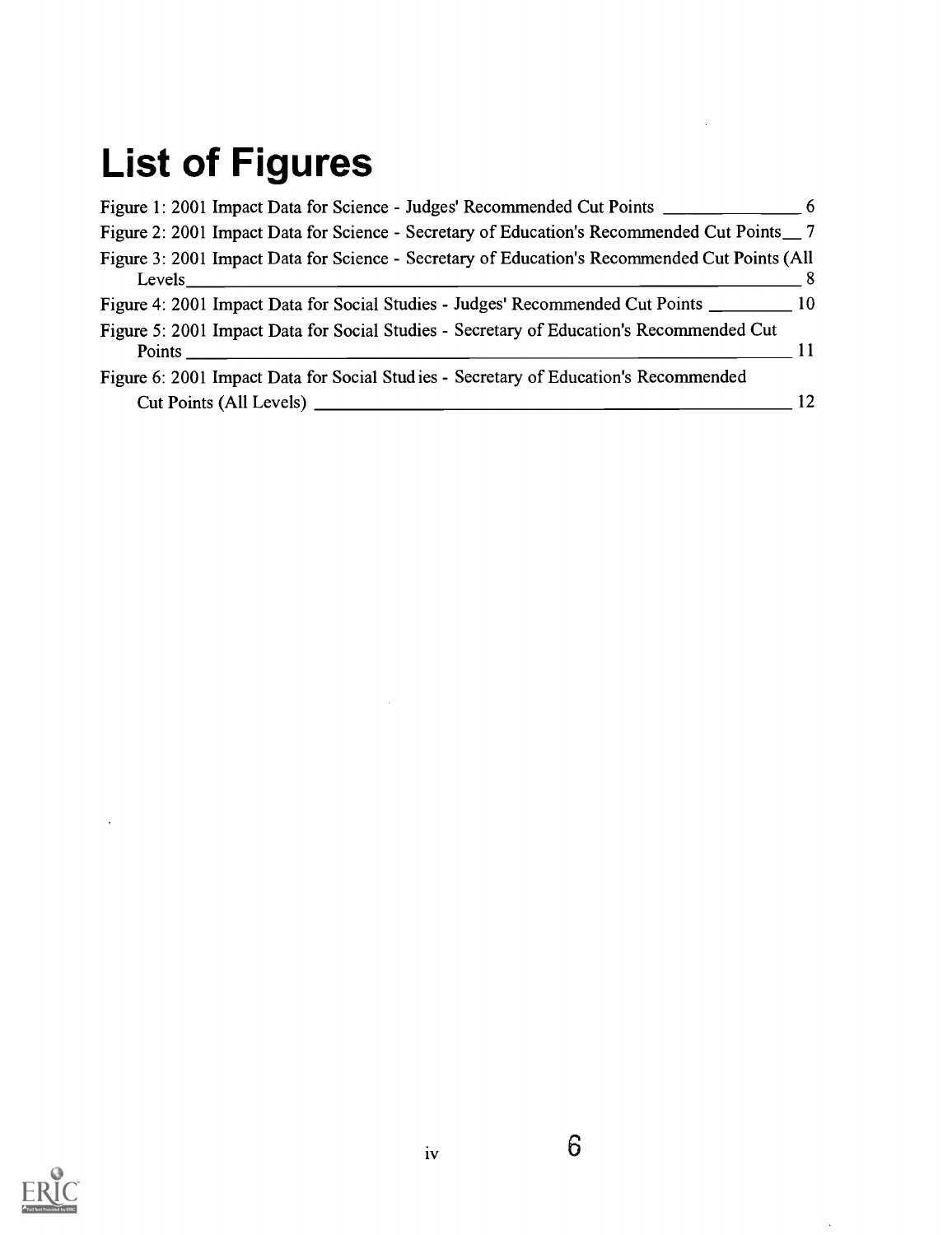# List of Tables

| Table 9: Demographics of Standard Setting Committee Members ________________________________24 |  |
|------------------------------------------------------------------------------------------------|--|
|                                                                                                |  |
|                                                                                                |  |
|                                                                                                |  |
|                                                                                                |  |
|                                                                                                |  |
|                                                                                                |  |



 $\overrightarrow{a}$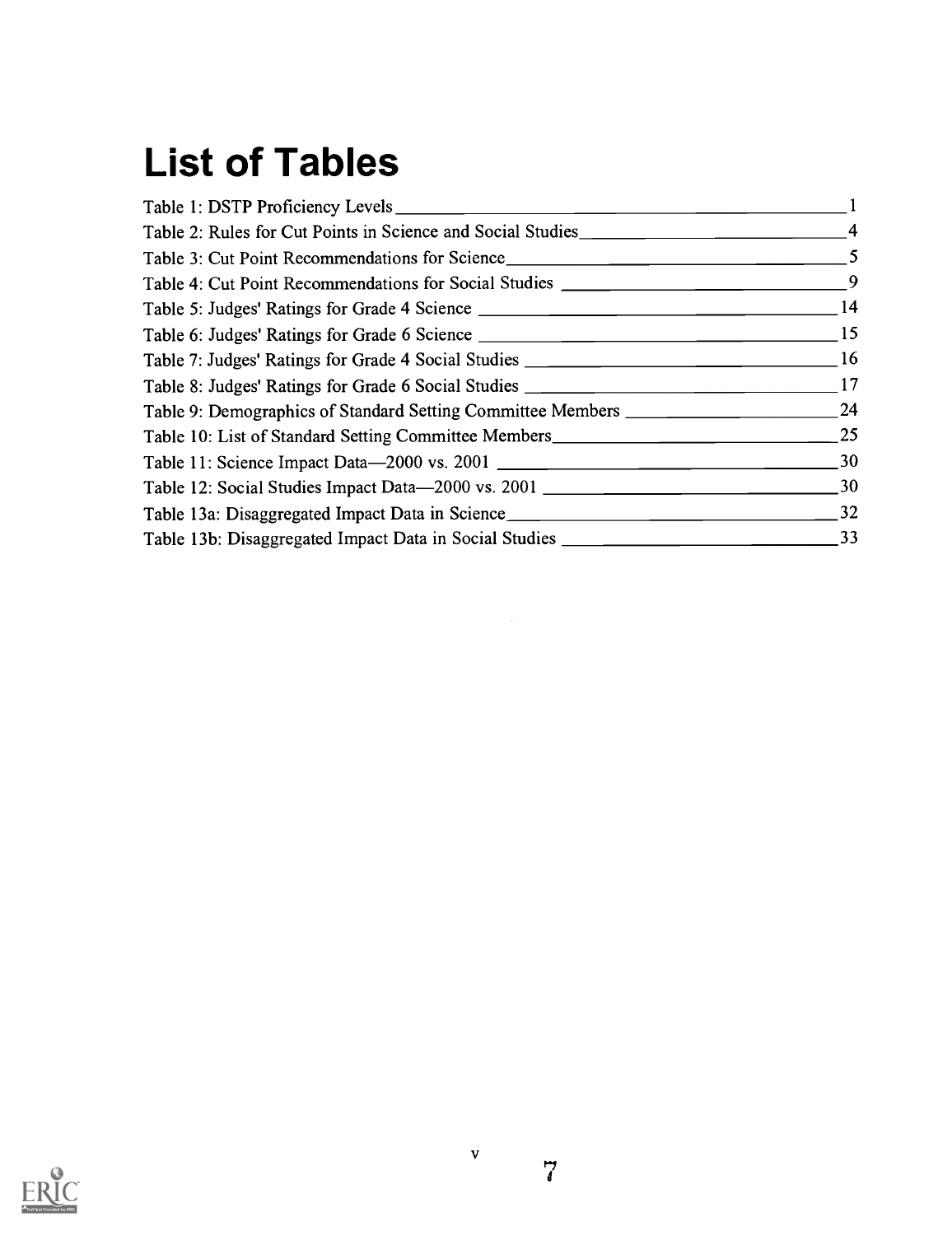# 1. Overview

This document contains the results of a Standard Setting conducted between January 14, 2002 and January 17, 2002, on the Delaware Student Testing Program (DSTP) Science and Social Studies tests at grades 4 and 6.

The standard setting process entailed convening four groups—one for each grade level and content area. Each group met for two days. Invitations for nominations to serve on the standard setting committees were sent to all district superintendents and charter school administrators; the $\gamma$ Delaware Congress of Parents and Teachers; Delaware Association of School Administrators; Delaware State Parent Advisory Council; Delaware State Education Association; Delaware School Boards Association; Governor's Advisory Council for Exceptional Citizens; Parent Information Center of Delaware, Inc.; Governor's Council on Hispanic Affairs; Business/Public Education Council; Business/Industry/Education (BIE) Alliance; Delaware State Chamber of Commerce; NAACP; and the Metropolitan Wilmington Urban League. Appendix B, page 19, contains copies of the invitations, nomination form and a summary of demographic information on the judges as well as a listing of who participated in the standard setting sessions.

Delaware statute requires that the State produce an assessment in each of these content areas and establish five levels of proficiency for each test. The proficiency levels are described as follows:

| Level                    | Category                   | <b>Description</b>           |
|--------------------------|----------------------------|------------------------------|
| $\overline{\phantom{0}}$ | Distinguished              | Excellent<br>performance     |
| 4                        | Exceeds the<br>Standard    | Very good<br>performance     |
| 3                        | Meets the<br>Standard      | Good<br>performance          |
| 2                        | Below the<br>Standard      | Needs<br>improvement         |
| 1                        | Well Below<br>the Standard | Needs lots of<br>improvement |

### Table 1: DSTP Proficiency Levels

At the Standard Setting, judges were asked to recommend only the cut point between Below the Standard and Meets the Standard, and the cut point between Meets the Standard and Exceeds the

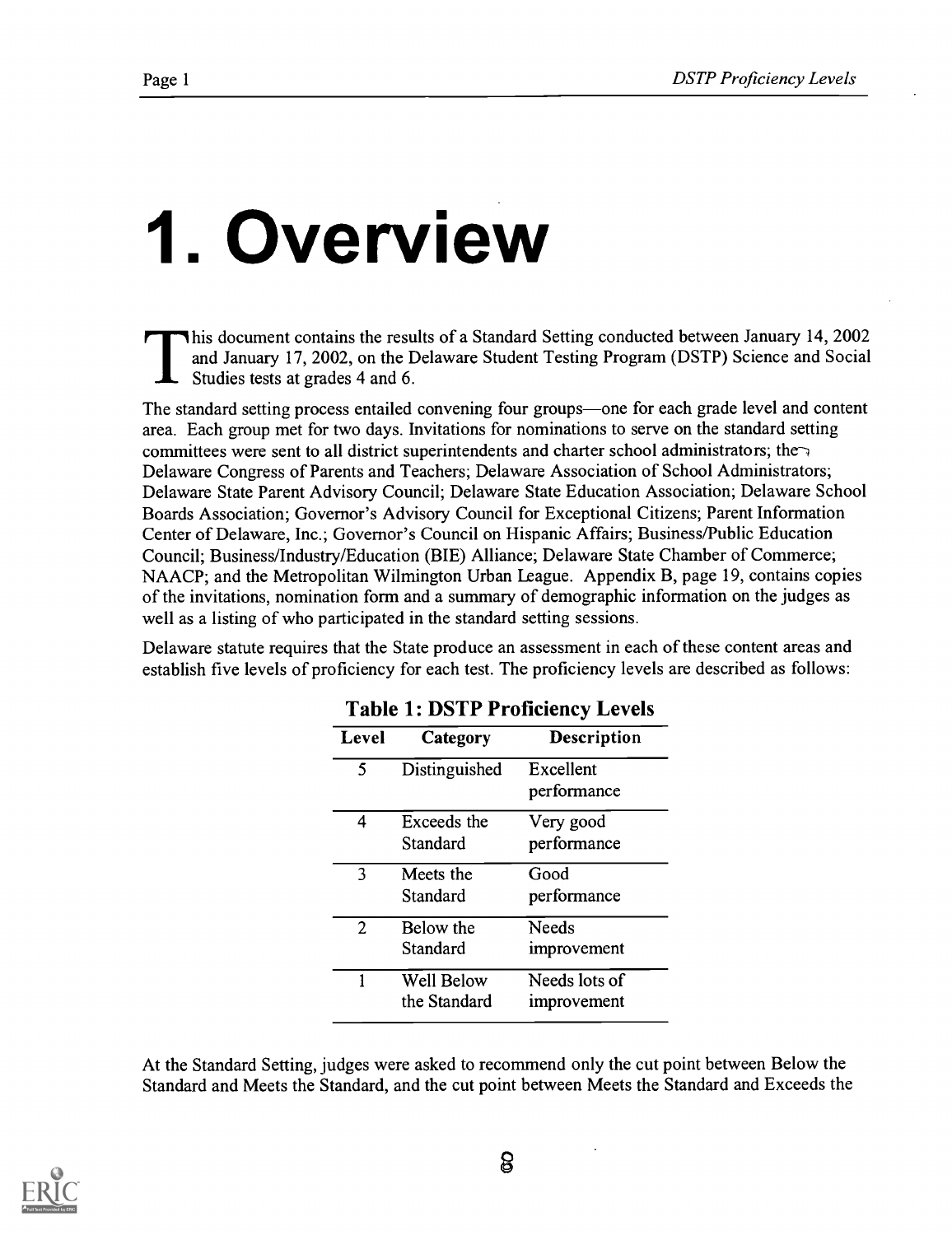Standard. These two cut points are deemed to be the most important since they define the range of scores students can achieve in order to Meet the Standard. It was determined to have the judges recommend only two of the necessary four cut points since the cognitive overload of setting four distinct cuts was simply too much for judges to accomplish in a two-day session. The Department of Education then used the results to calculate the remaining two cut points using the cuts established by the judges and the standard error measure to do so.

Also at the Standard Setting, judges were specifically told to think of the cut point between Meets the Standard and Below the Standard as the line that delineates students whose performance is "good enough" from those students who might need some additional instruction and/or time to do so. This distinction is important because it differs dramatically from what a cut point that delineates "failing" students from "passing" students might look like. Had we asked the judges for a pass/fail cut point it is our sense that the standard setting would have produced a different result.

# Next Steps

Once the State Board of Education approves a set of cut points for the Science and Social<br>Ostudies tests at grades 4 and 6, the results will be applied to the fall 2001 test scores which Studies tests at grades 4 and 6, the results will be applied to the fall 2001 test scores which will then be released to students and schools. In addition, the cut points will be traced back on to the fall 2000 data.

Beginning in 2003, the resulting cut points for science and social studies will be used in the calculation of the baseline School Composite Scores along with scores for reading, writing, and mathematics.

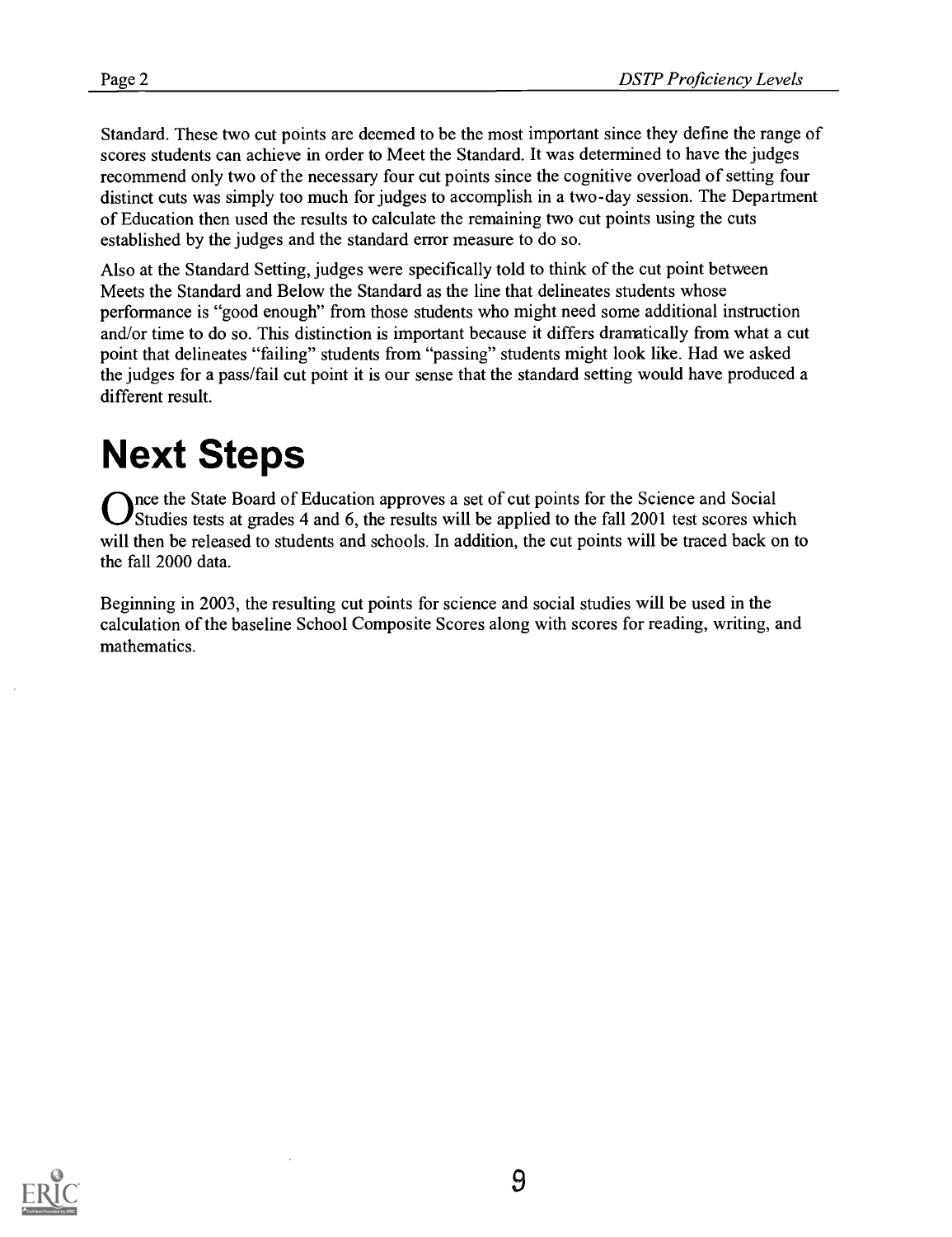# 2. Science and Social Studies

The methodology utilized by the judges for setting the initial two cut points in science and social studies is often referred to as "Item Mapping," or, as CTB-McGraw Hill has named a similar procedure, "Bookmarking." This approach requires groups of judges to examine a book of items arranged from the easiest to the most difficult<sup>1</sup> and insert "bookmarks" at the items they feel most strongly define where a cut should be placed. Each group of judges worked with a single test at a single grade. There were approximately 20 judges for each grade level and content area.

The Item Mapping procedure requires approximately a half-day for training on the instrument, and a half-day for each of three rounds of judgments. Discussion occur s before and after each round, using the judge's individual recommendations as the focus for the discussion. Impact data are shown to judges, usually after the second round, so that judges understand the impact of their decisions on actual students.<sup>2</sup> The Item Mapping procedure results in a cadre

of judges with an excellent understanding of the tests and what they assess.

Following the third round of judgments, judges were excused and the results tabulated. The results of each round are included in Appendix A—Judge by Judge Recommendations which begins on page 13. In compiling the final recommendation from the judges, the median score of round three was used. The scores of each judge who participated in the full process are included in the final calculation.

Following the calculation of the judges' recommendations, the Department of Education made minor adjustments to two of the eight recommendations in Science and Social Studies—these adjustments are reflected in the Secretary of Education's final recommendations. Each adjustment was made utilizing a standard error calculation as the maximum threshold for adjustments. Each adjustment was carefully discussed and deemed necessary in order to provide consistency to the system across grade levels. All adjustments were based upon consistency in terms of the percentage of students in each category as opposed to the score points.

Once the judges' recommendations had been finalized, the Department of Education calculated the cut point between Well Below and Below the Standard using a standard



<sup>&</sup>lt;sup>1</sup> Short answer items are included in the book one time foreach possible score point to account for the fact that a low score on a short answer item may be very "easy" to achieve while a high score may be very "difficult." Judges were given access to sample responses at each score point.

<sup>&</sup>lt;sup>2</sup> Judges worked with data from the 2001 DSTP administration.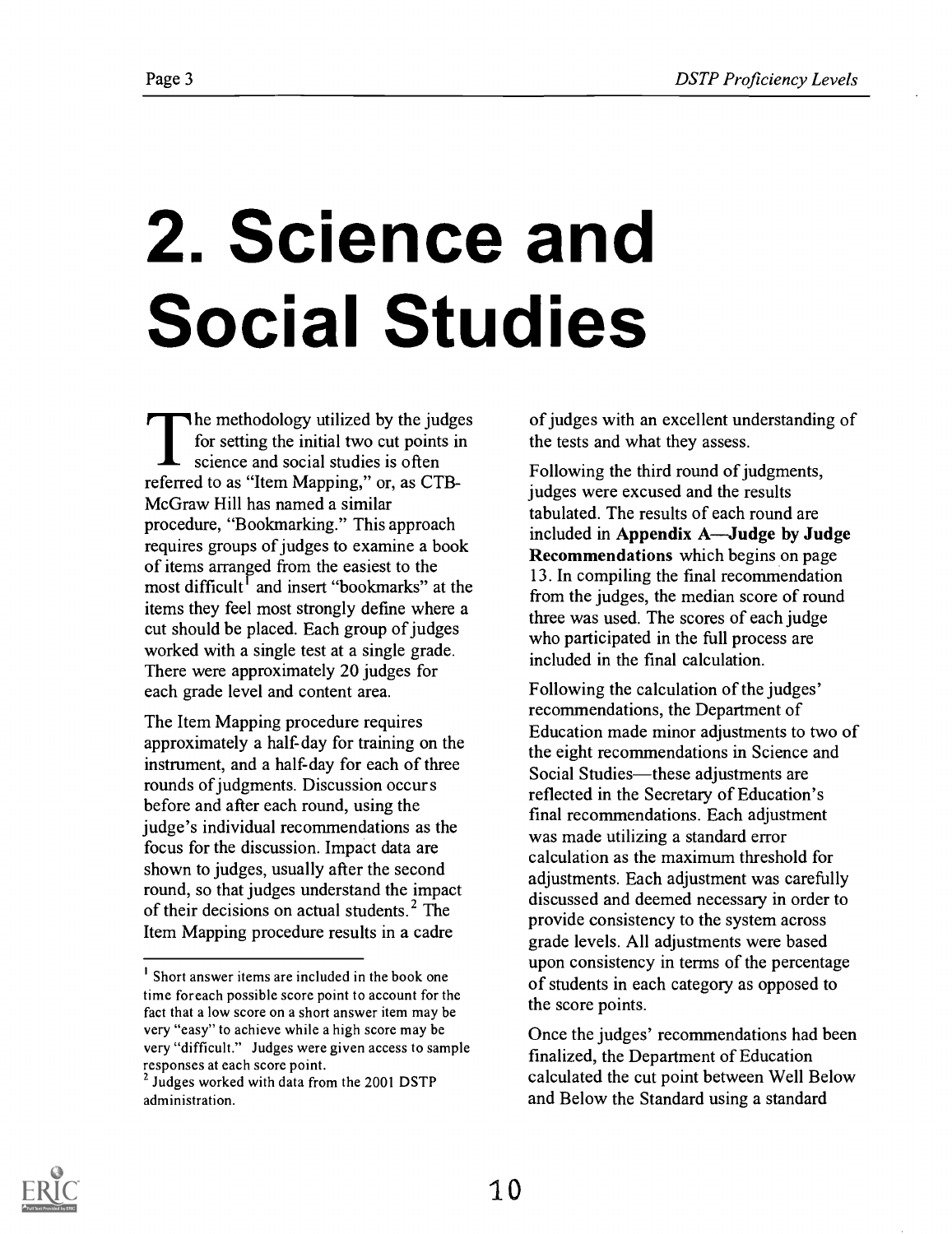error calculation that ensured the Well Below/Below cut was placed about two standard errors from the Meets/Below cut. Then, the Department of Education calculated the cut point between Exceeds and Distinguished using a standard error calculation that ensured the cut was

established at least one standard error ahead of the Meets/Exceeds cut. These calculations are reflected in the Secretary of Education's final recommendations. See Table 2: Rules for Cut Points in Science and Social Studies for the rules underlying the process.

| Level                                                          | Recommended | Criteria for establishing                                                                                                                                                                                                                                                     | Criteria for                                                                                                                                                      |
|----------------------------------------------------------------|-------------|-------------------------------------------------------------------------------------------------------------------------------------------------------------------------------------------------------------------------------------------------------------------------------|-------------------------------------------------------------------------------------------------------------------------------------------------------------------|
|                                                                | by          | the cut point                                                                                                                                                                                                                                                                 | Adjustments                                                                                                                                                       |
| Distinguished                                                  | Secretary   | Establish the cut at least 1<br>$SEM3$ for the test + 1 SE<br>for the judges above the<br>Exceeds cut, but at an<br>achievable score. <sup>4</sup>                                                                                                                            | If the criteria<br>conflict,<br>precedence should<br>be given to placing<br>the cut using the<br>SEM result.                                                      |
| Exceeds the<br>Standard<br><b>AND</b><br>Meets the<br>Standard | Judges      | Establish thresholds<br>(benchmarks) at the<br>lowest possible score a<br>judge would accept from<br>a student who could be<br>said to meet and/or<br>exceed the standard;<br>thresholds should be<br>rechecked twice, at least<br>one time with impact<br>data. <sup>6</sup> | If an adjustment is<br>necessary to create<br>a coherent system,<br>the adjustment<br>cannot be greater<br>than 1 SEM for the<br>$test + 1$ SE for the<br>judges. |
| Below the<br>Standard                                          | Secretary   | Establish the cut for<br>Below at 2 standard errors<br>below the Meets cut, but<br>at a score at least 1 SEM<br>above chance. <sup>7</sup>                                                                                                                                    | If the criteria<br>conflict, preference<br>should be given to<br>placing the cut at<br>least 1 SEM above<br>chance. <sup>8</sup>                                  |

Table 2: Rules for Cut Points in Science and Social Studies

8 This conflict did not occur.



<sup>&</sup>lt;sup>3</sup> Standard error of measurement.

 $\frac{4}{3}$  i.e., at least 50 students should have achieved that score.

<sup>&</sup>lt;sup>5</sup> This is to create a goal for students that are substantially different than the Exceeds level.

<sup>&</sup>lt;sup>6</sup> All impact data seen by judges was from the 2001 administration.

<sup>&</sup>lt;sup>7</sup> "Chance" refers to the score a typical student might earn if a "guess" is made on each multiple-choice item. For example, if a student selected the third option on every multiple choice item, the student, by chance, would answer approximately 1/4 of the items correctly, since the correct answers are randomized among the four possible options.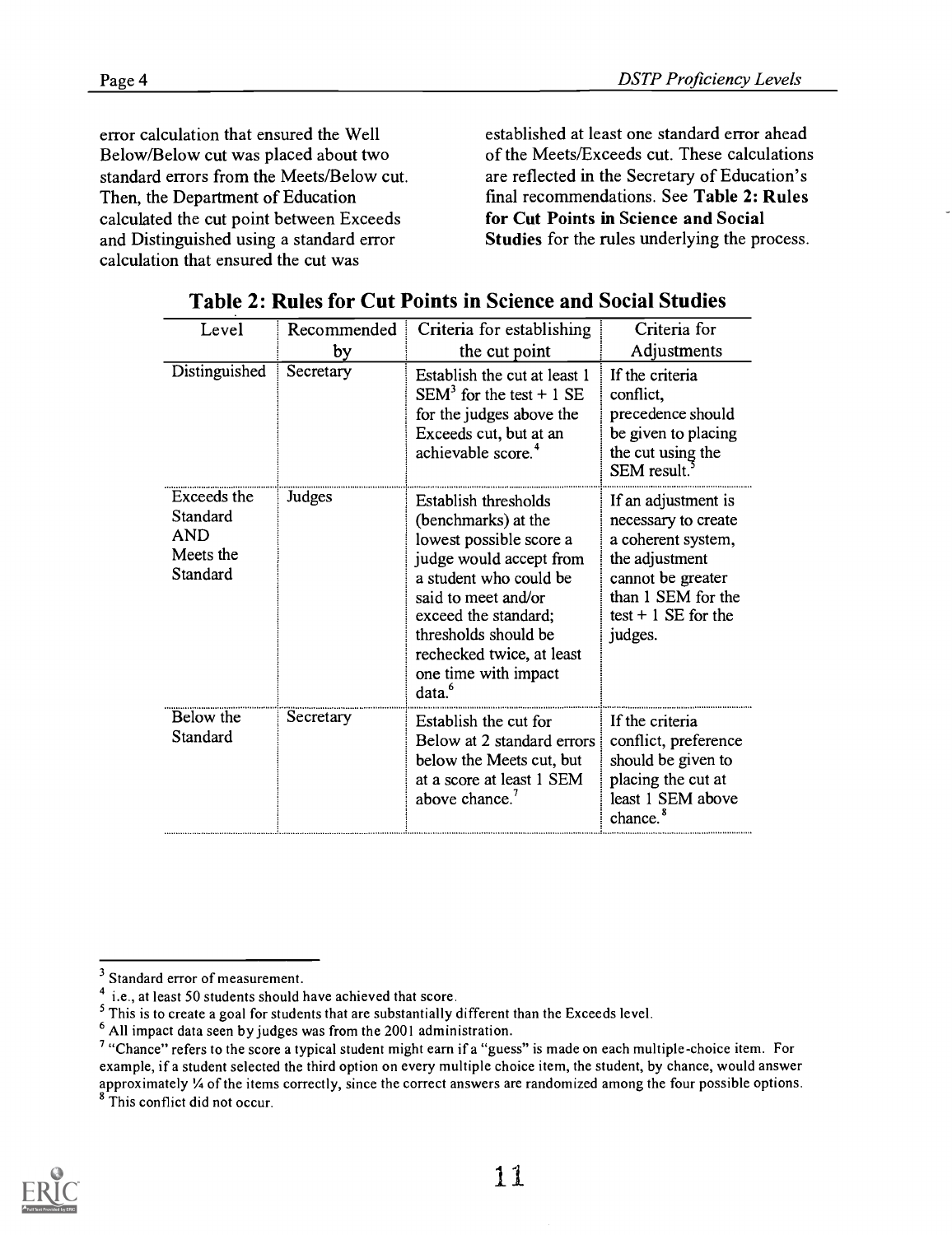# Science Cut Point Recommendations

The cut point recommendations as a result<br>of the Standard Setting in science are The cut point recommendations as a result summarized below.

| Grade 4   |                    | Below Meets | <b>Exceeds</b> | Disting-<br>uished |
|-----------|--------------------|-------------|----------------|--------------------|
| Judges    |                    | 33          | 51             |                    |
| Secretary | 23                 | 33          | 51             | 57                 |
| Grade 6   | <b>Below</b> Meets |             | <b>Exceeds</b> | Disting-<br>uished |
| Judges    |                    | 27          | 47             |                    |
| Secretary | 20                 | 30          | 47             | 53                 |

### Table 3: Cut Point Recommendations for Science

Each number in Table 3 indicates the lowest raw score on the DSTP Science test a student could earn and still achieve the indicated level. The raw score to scale score conversion tables will be developed so that the cut points for Meets the Standard and Exceeds the Standards are set at 300 and 325, respectively, for both grades 4 and 6.

For more information on what the recommended cut points mean, the following three pages contain charts that detail the results of the standard setting for science.

Figure 1 (page 6) contains the 2001 impact data from the judges' cut points.

uished students in each category as opposed to the Figure 2 (page 7) contains the adjustments from the judges' cut points that the Secretary of Education felt were necessary in order to create a consistent system across grades. All adjustments were based upon consistency in terms of the percentages of score points. One adjustment was deemed necessary--the "Meets the Standard" cut point was adjusted up at grade 6 to create consistency across grades.

uished Figure 3 (page 8) shows the impact of the adjusted cuts points as well as the impact of the additional two proficiency levels ("Distinguished" and "Well Below"). The rules for establishing the additional cut points are in Table 2: Rules for Cut Points in Science and Social Studies on page 4.

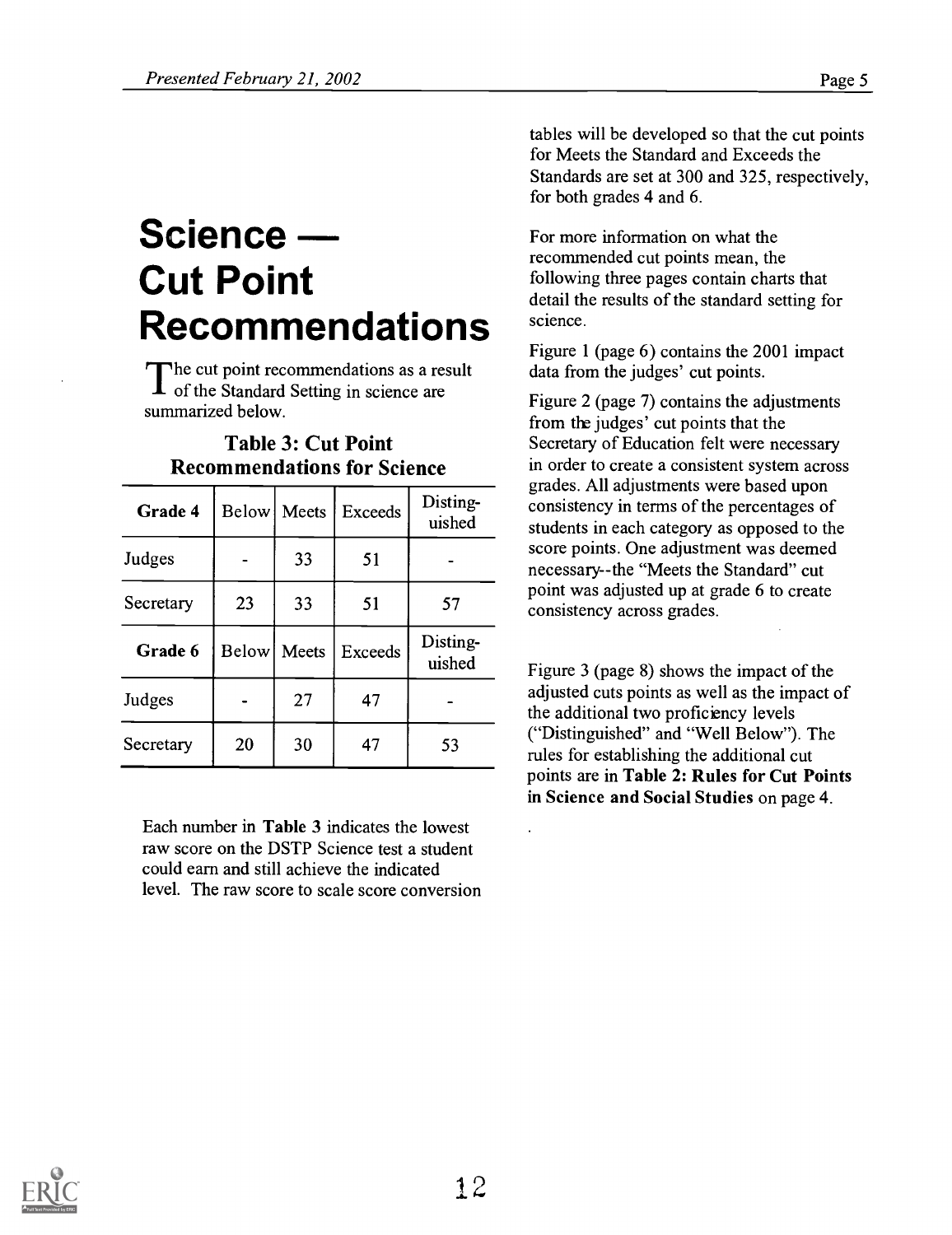

ERIC<br>Arullext Provided by ERIC

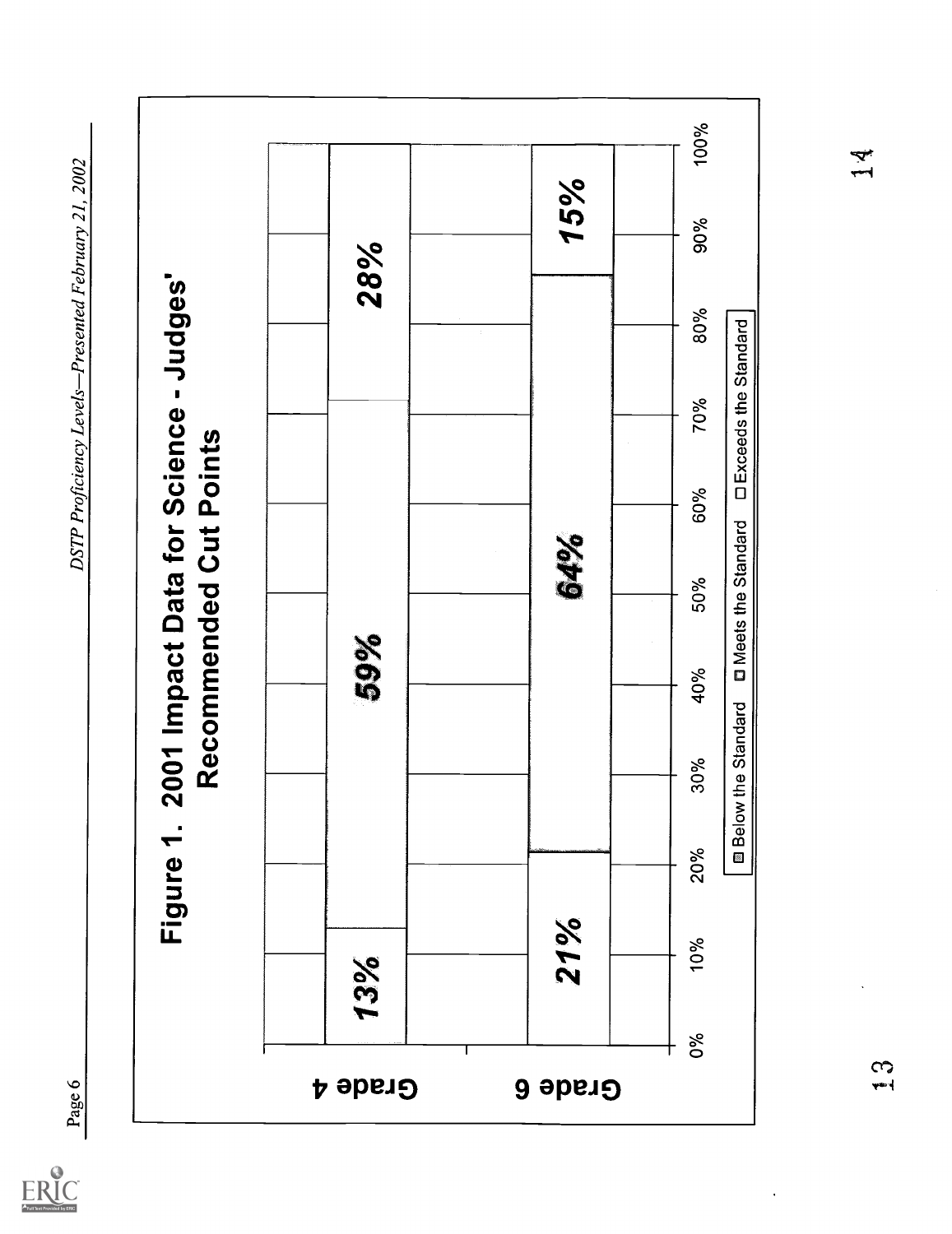

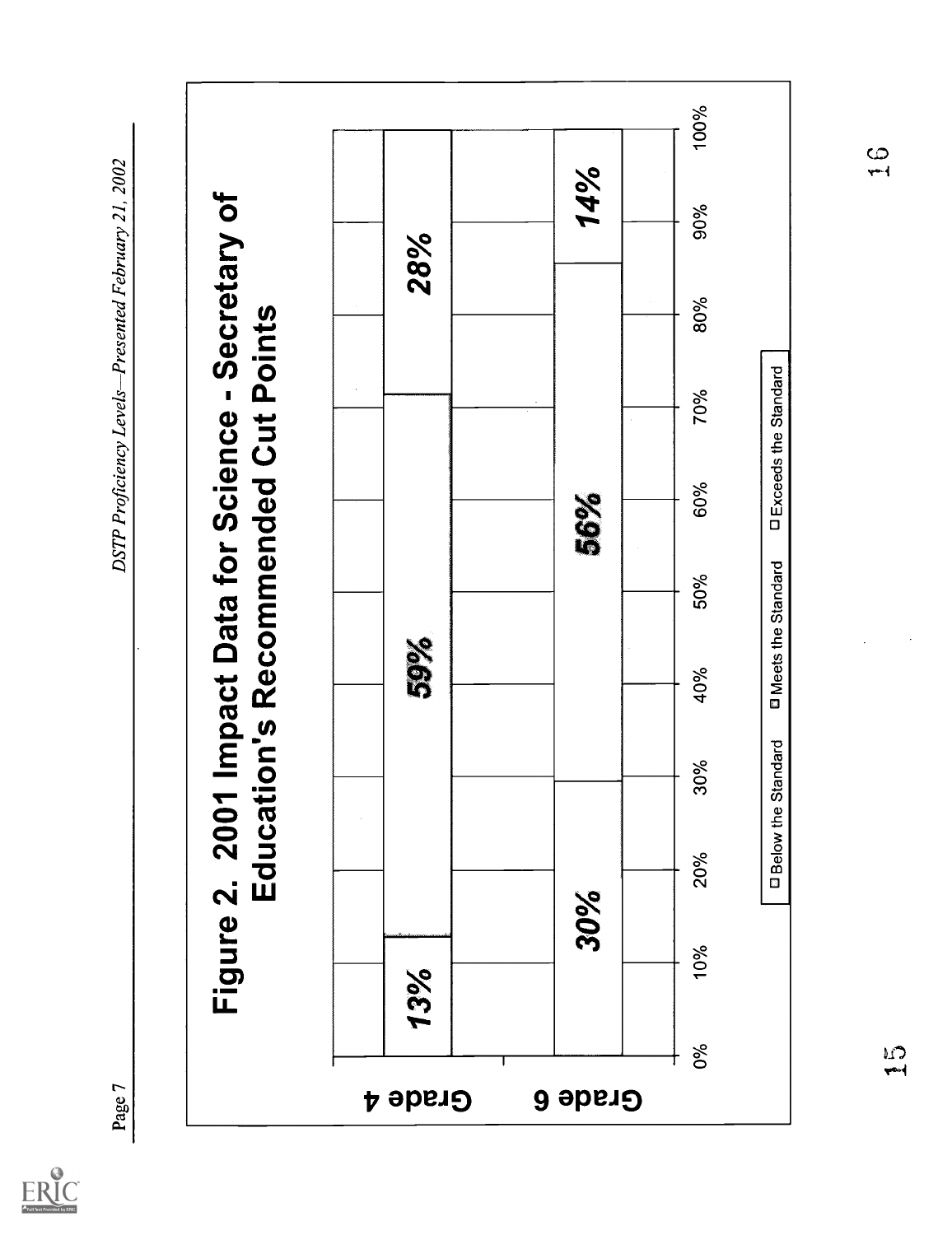

 $ER_{\text{C}}^{\text{C}}$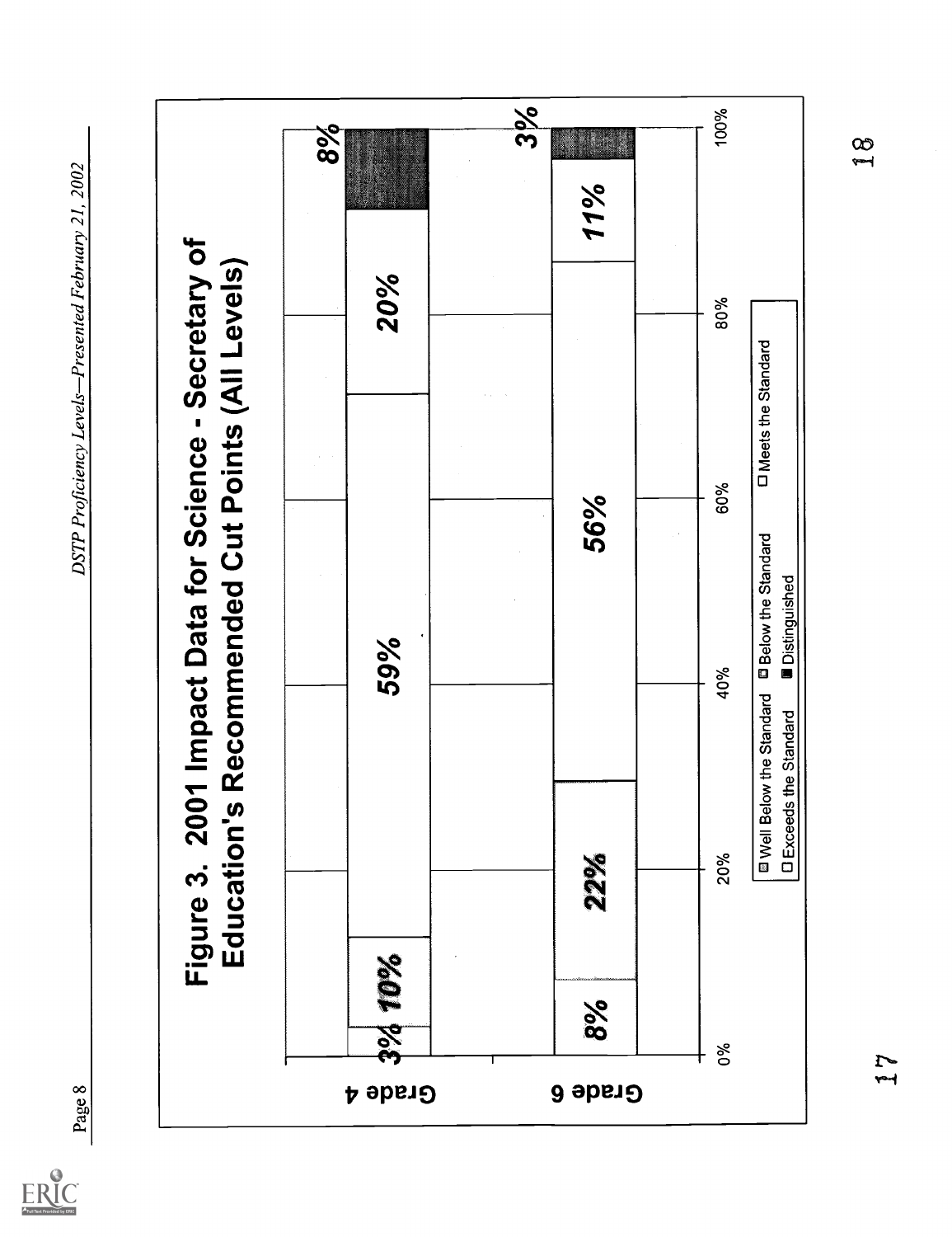# Social Studies Cut Point Recommendations

The cut point recommendations as a result<br>of the Standard Setting in social studies he cut point recommendations as a result are summarized below.

| Grade 4   |    | <b>Below</b> Meets | Exceeds | Disting-<br>uished |
|-----------|----|--------------------|---------|--------------------|
| Judges    |    | 35                 | 53      |                    |
| Secretary | 25 | 35                 | 51      | 57                 |
| Grade 6   |    | <b>Below</b> Meets | Exceeds | Disting-<br>uished |
| Judges    |    | 31                 | 49      |                    |
| Secretary | 21 | 31                 | 49      | 55                 |

# Table 4: Cut Point Recommendations for Social Studies

Each number in Table 4 indicates the lowest raw score on the DSTP Social Studies test a student could earn and still achieve the indicated level. The raw score to scale score conversion tables will be developed so that

the cut points for Meets the Standard and Exceeds the Standard are set at 300 ard 325, respectively, for both grades 4 and 6.

For more information on what the recommended cut points mean, the following three pages contain charts that detail the results of the Social Studies Standard Setting.

Figure 4 (page 10) contains the 2001 impact data from the judges' cut points.

uished in order to create a consistent system across uished consistency with the other "Exceeds" cut Figure 5 (page 11) contains the adjustments from the judges' cut points that the Secretary of Education felt were necessary grades. All adjustments were based upon consistenc y in terms of the percentages of students in each category as opposed to the score points. One adjustment was deemed necessary - the "Exceeds the Standard" cut was adjusted down at grade 4 to create points.

> Figure 6 (page 12) shows the impact of the adjusted cuts points as well as the impact of the additional two proficiency levels ("Distinguished" and "Well Below"). The rules for establishing the additional cut points are in Table 2: Rules for Cut Points in Science and Social Studies on page 4.

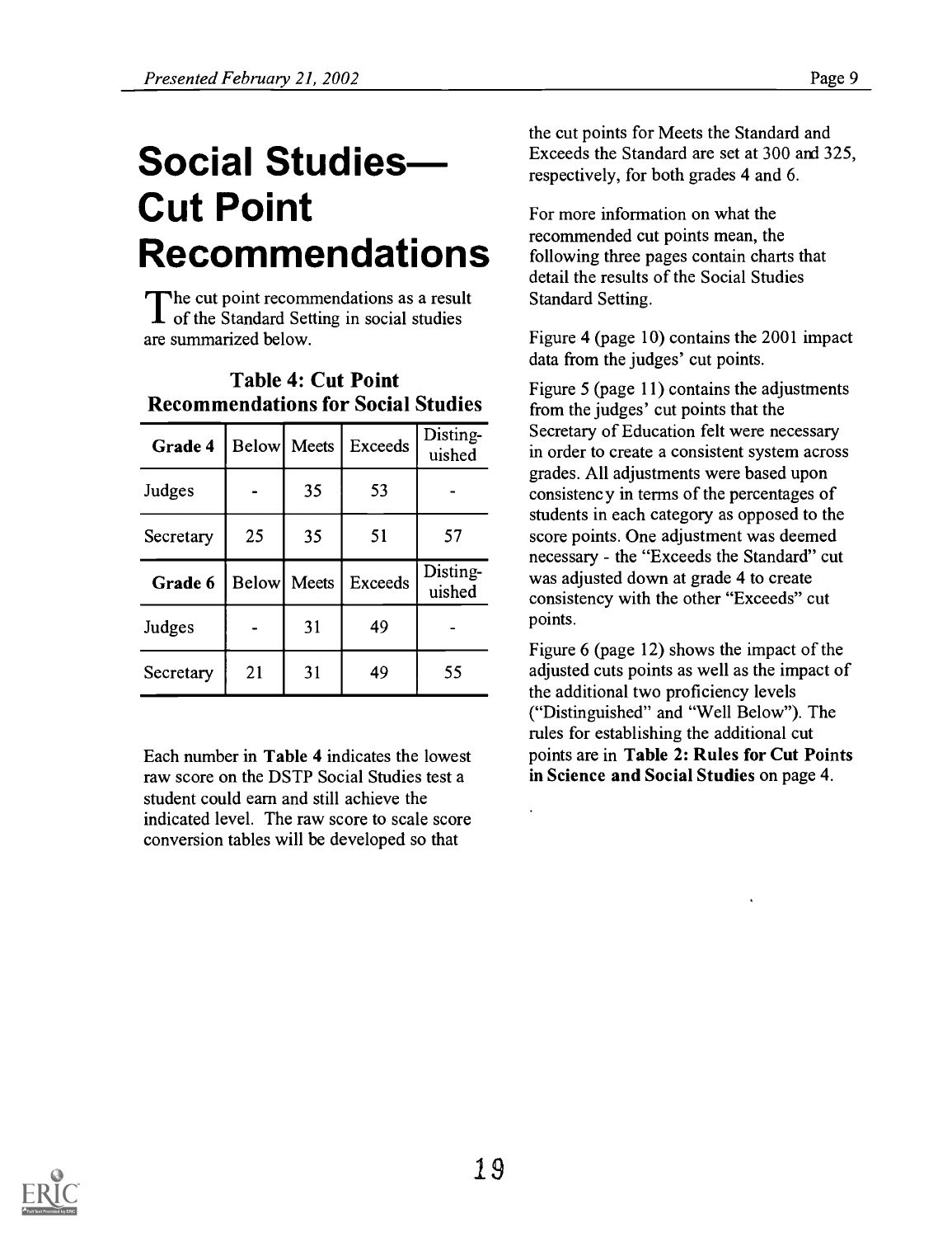$ER_{\text{C}}^{\text{C}}$ 

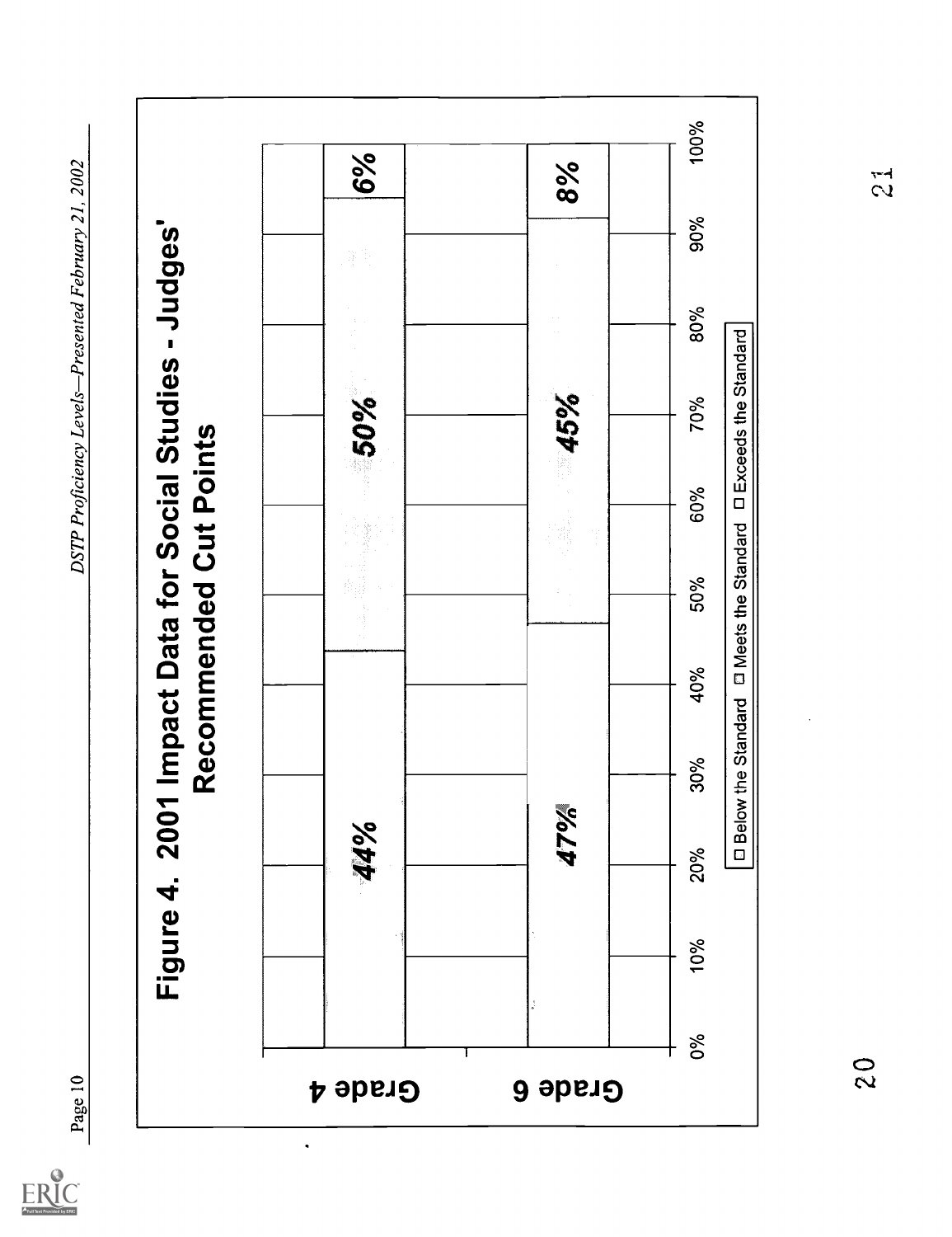$ER_{LC}^{\odot}$ 

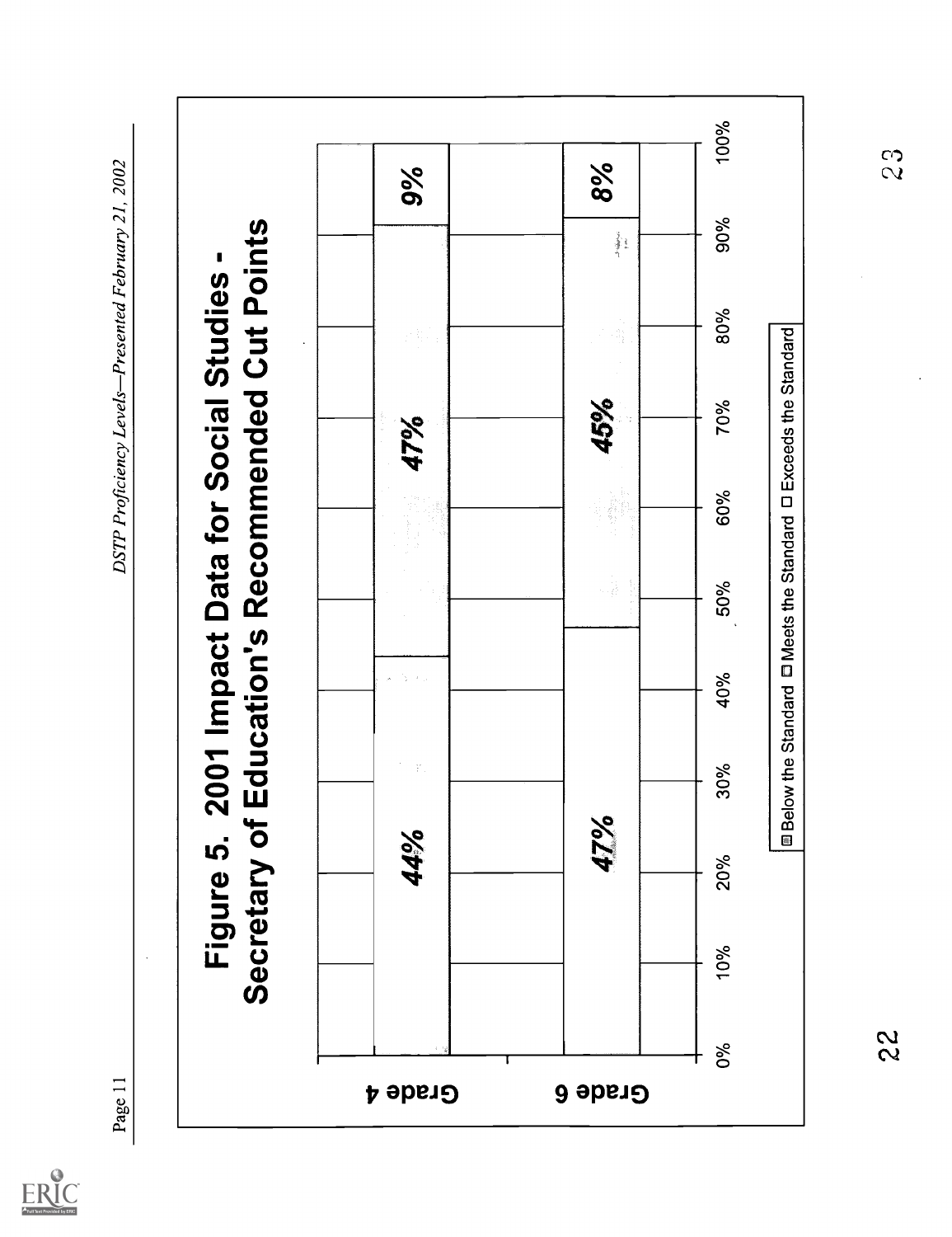$ERIC$ 

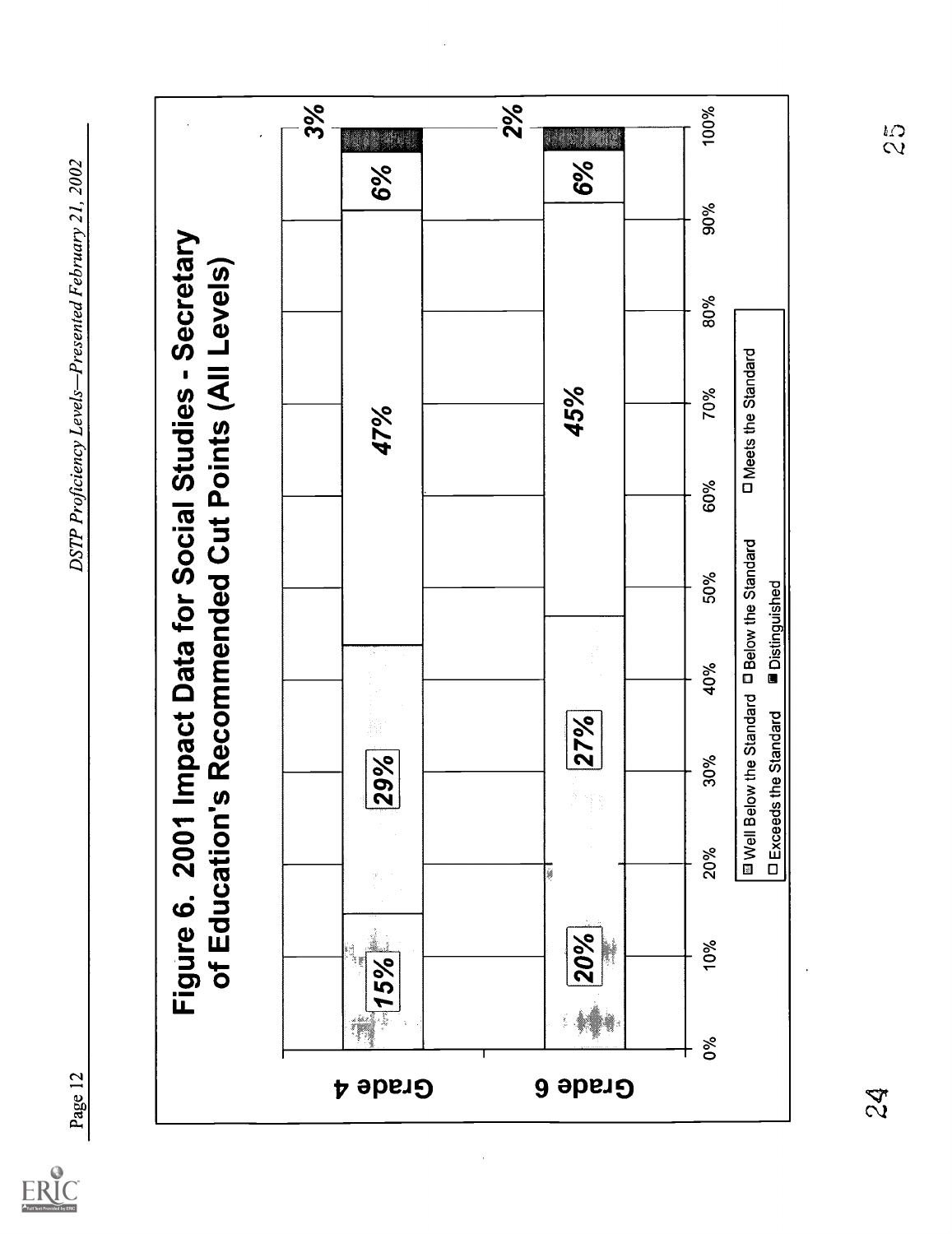# Appendix A—Judge by Judge Recommendations

This Appendix contains the judge by judge recommendations through each of the three rounds of the Standard Setting process.

The judges in science and social studies worked from the books that included each of the live items from the test administered in the fall of 2001. To ensure that the judges understood the true impact of their cut points, the judges were shown the 2001 impact data.

Each of the books contained short answer items as well as multiple-choice items. Each short answer item appeared one time for each possible score point to account for the fact that a lower score on a short answer item may be very "easy" to achieve while a higher score may be very "difficult."

The cut points (ratings) the judges set were discussed in terms of the items in their books before and after a cut point. These numbers are not raw scores or percent correct values. The raw score equivalents of the judges' median ratings are shown in each of the following four tables.

Trends are easily observable throughout the rounds, most specifically that judges—in virtually every case—moved towards a sort of consensus throughout the rounds even though that was never a requirement of the process.

The results of the standard setting sessions for science are on pages 14 - 15 and the results of the Social Studies Standard Setting sessions are on pages 16 - 17.

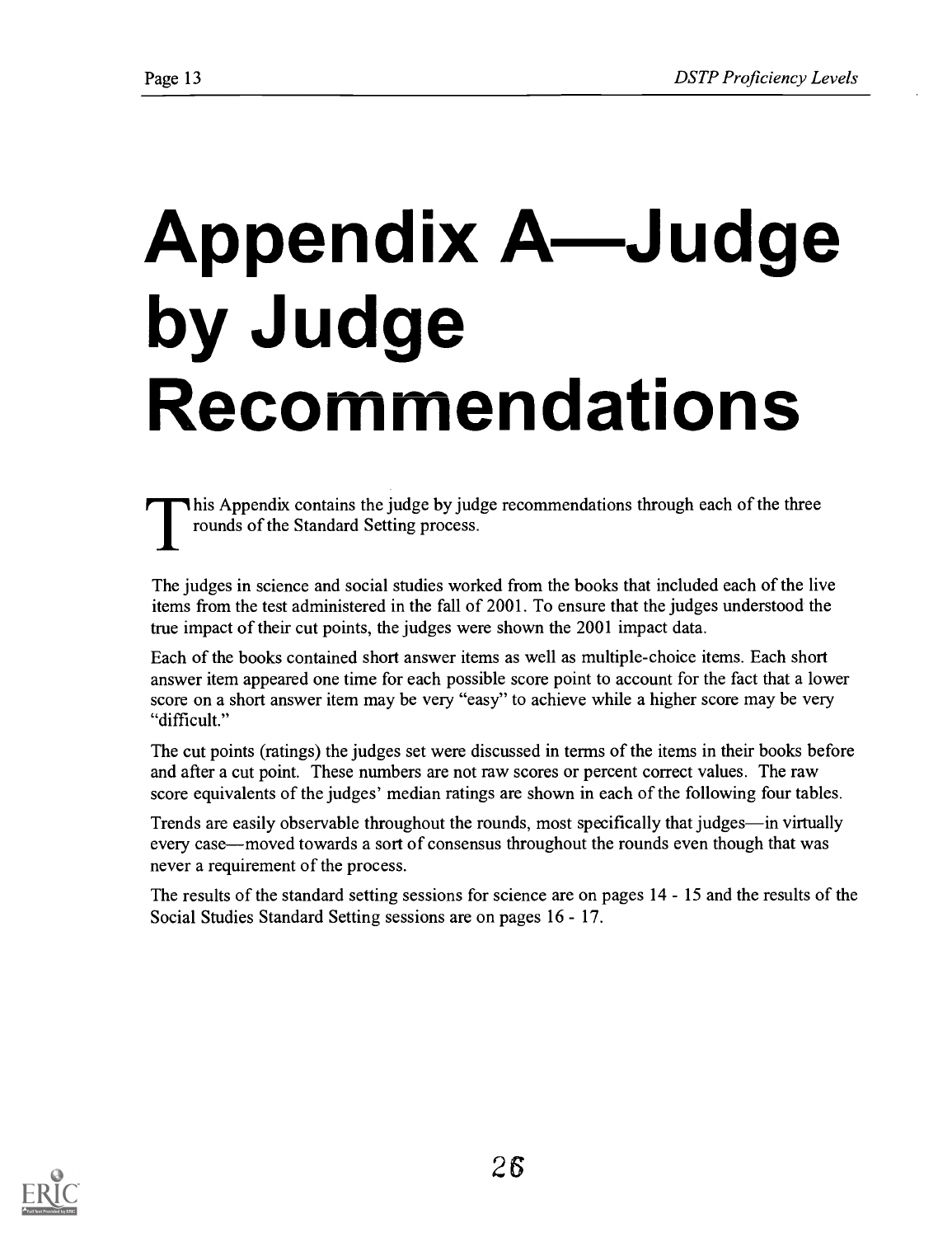$\ddot{\phantom{0}}$ 

| Judge                   |              | Round 1        |          | Round 2        |              | Round 3        |
|-------------------------|--------------|----------------|----------|----------------|--------------|----------------|
|                         | <b>Meets</b> | <b>Exceed</b>  | Meets    | <b>Exceed</b>  | <b>Meets</b> | <b>Exceed</b>  |
| 1                       | 15           | 47             | 32       | 49             | 33           | 49             |
| $\overline{\mathbf{c}}$ | 21           | 60             | 29       | 53             | 34           | 57             |
| 3                       | 11           | 49             | 36       | 56             | 40           | 56             |
| 4                       | 38           | 47             | 34       | 55             | 38           | 55             |
| 5                       | 21           | 53             | 35       | 60             | 35           | 60             |
| 6                       | 13           | 53             | 16       | 53             | 24           | 53             |
| $\overline{7}$          | 32           | 55             | 32       | 55             | 32           | 55             |
| 8                       | 34           | 57             | 34       | 57             | 34           | 60             |
| 9                       | 14           | 36             | 25       | 47             | 35           | 55             |
| 10                      | 21           | 59             | 18       | 52             | 25           | 53             |
| 11                      | 28           | 40             | 34       | 49             | 36           | 58             |
| 12                      | 35           | 54             | 36       | 53             | 36           | 54             |
| 13                      | 30           | 56             | 36       | 60             | 38           | 58             |
| 14                      | 19           | 48             | 29       | 56             | 36           | 56             |
| 15                      | 43           | 62             | 29       | 51             | 36           | 54             |
| 16                      | 36           | 54             | 33       | 54             | 36           | 53             |
| 17                      | 36           | 49             | 36       | 54             | 40           | 54             |
| 18                      | 33           | 55             | 37       | 54             | 42           | 54             |
| 19                      | 19           | 54             | 33       | 54             | 36           | 58             |
| 20                      | 44           | 58             | 37       | 55             | 37           | 55             |
| 21                      | 48           | 62             | 44       | 58             | 47           | 59             |
| 22                      | 20           | 54             | 33       | 57             | 38           | 60             |
| 23                      | 46           | 59             | 36       | 53             | 35           | 59             |
| 24                      | 50           | 62             | 32       | 54             | 37           | 54             |
| 25                      | 35           | 62             | 37       | 62             | 37           | 59             |
| 26                      | 17           | 58             | 23       | 54             | 35           | 57             |
| Mean                    | 29.19        | 53.96          | 32.15    | 54.42          | 35.85        | 55.96          |
| S.D.                    | 11.72        | 6.62           | 6.10     | 3.42           | 4.50         | 2.75           |
| Median                  | 31           | 55             | 34       | 54             | 36           | 56             |
| Raw Score               | 29           | 51             | 32       | 50             | 33           | 51             |
| 2001                    | Meets        | <b>Exceeds</b> | Meets    | <b>Exceeds</b> | Meets        | <b>Exceeds</b> |
| Impact                  | the          | the            | the      | the            | the          | the            |
| Data                    | Standard     | Standard       | Standard | Standard       | Standard     | Standard       |
| ℅                       | 64           | 28             | 56       | 33             | 59           | 28             |

Table 5 **Judges' Ratings for Grade 4 Science** 

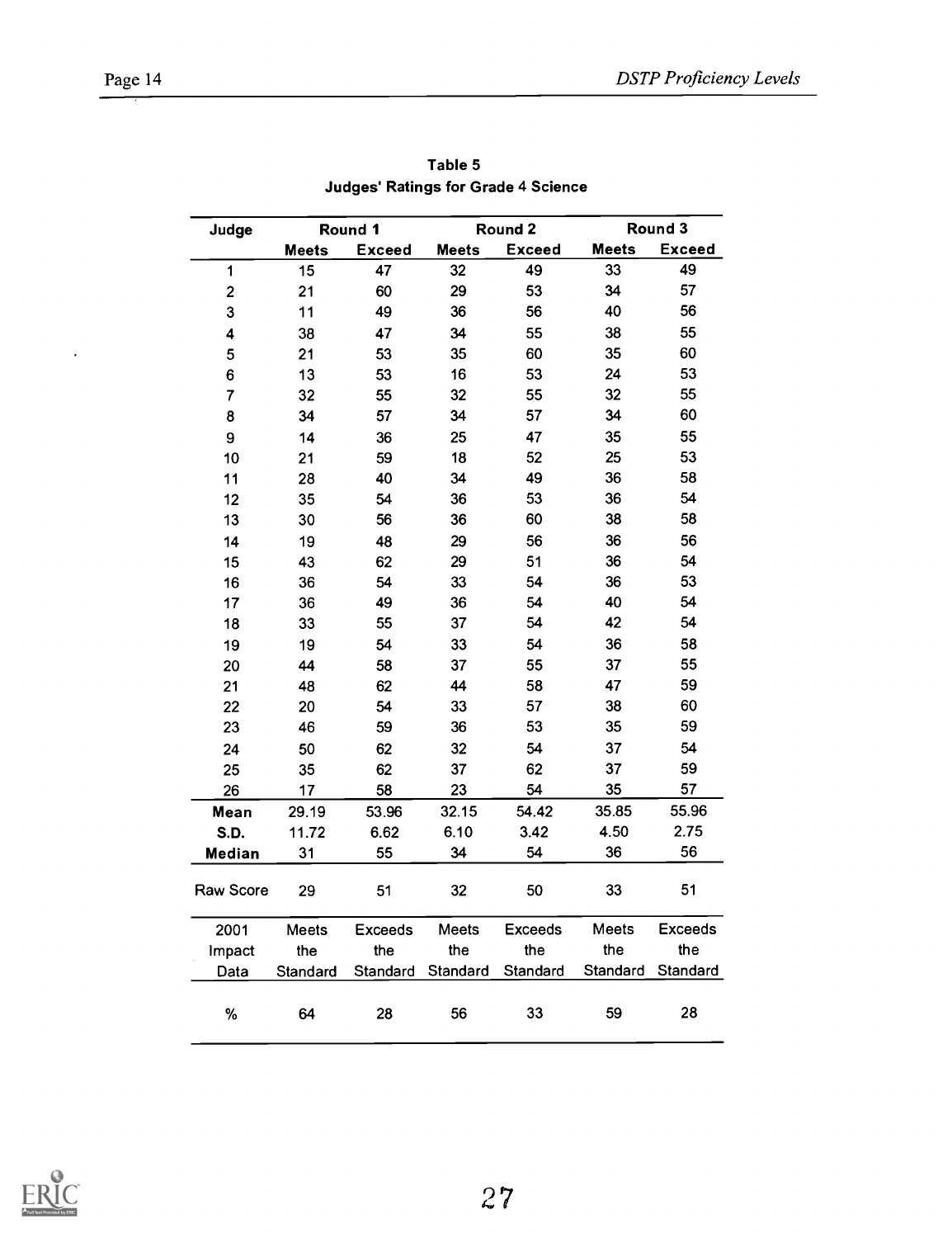| Judge          | Round 1      |                |              | Round 2        |          | Round 3        |
|----------------|--------------|----------------|--------------|----------------|----------|----------------|
|                | <b>Meets</b> | <b>Exceed</b>  | <b>Meets</b> | <b>Exceed</b>  | Meets    | <b>Exceed</b>  |
| 1              | 16           | 48             | 16           | 48             | 26       | 48             |
| 2              | 18           | 59             | 17           | 66             | 21       | 52             |
| 3              | 35           | 64             | 31           | 53             | 34       | 58             |
| 4              | 42           | 59             | 32           | 53             | 32       | 55             |
| 5              | 10           | 39             | 20           | 40             | 26       | 48             |
| 6              | 17           | 52             | 24           | 52             | 24       | 52             |
| $\overline{7}$ | 34           | 63             | 17           | 42             | 26       | 51             |
| 8              | 22           | 56             | 24           | 53             | 26       | 52             |
| 9              | 45           | 55             | 35           | 55             | 32       | 52             |
| 10             | 28           | 52             | 39           | 50             | 33       | 52             |
| 11             | 22           | 53             | 25           | 58             | 35       | 55             |
| 12             | 18           | 50             | 44           | 60             | 33       | 50             |
| 13             | 18           | 49             | 25           | 50             | 29       | 53             |
| 14             | 36           | 58             | 30           | 55             | 31       | 54             |
| 15             | 19           | 29             | 10           | 45             | 23       | 52             |
| 16             | 16           | 49             | 18           | 47             | 27       | 51             |
| 17             | 17           | 37             | 25           | 40             | 24       | 40             |
| 18             | 17           | 56             | 20           | 32             | 22       | 34             |
| 19             | 19           | 53             | 27           | 48             | 27       | 54             |
| Mean           | 23.63        | 51.63          | 25.21        | 49.84          | 27.95    | 50.68          |
| <b>S.D.</b>    | 9.95         | 8.82           | 8.52         | 7.93           | 4.33     | 5.46           |
| Median         | 19           | 53             | 25           | 50             | 27       | 52             |
| Raw Score      | 24           | 47             | 27           | 41             | 27       | 47             |
| 2001           | Meets        | <b>Exceeds</b> | Meets        | <b>Exceeds</b> | Meets    | <b>Exceeds</b> |
| Impact         | the          | the            | the          | the            | the      | the            |
| Data           | Standard     | Standard       | Standard     | Standard       | Standard | Standard       |
| $\%$           | 71           | 14             | 46           | 33             | 64       | 14             |

Table 6 Judges' Ratings for Grade 6 Science



 $\ddot{\phantom{a}}$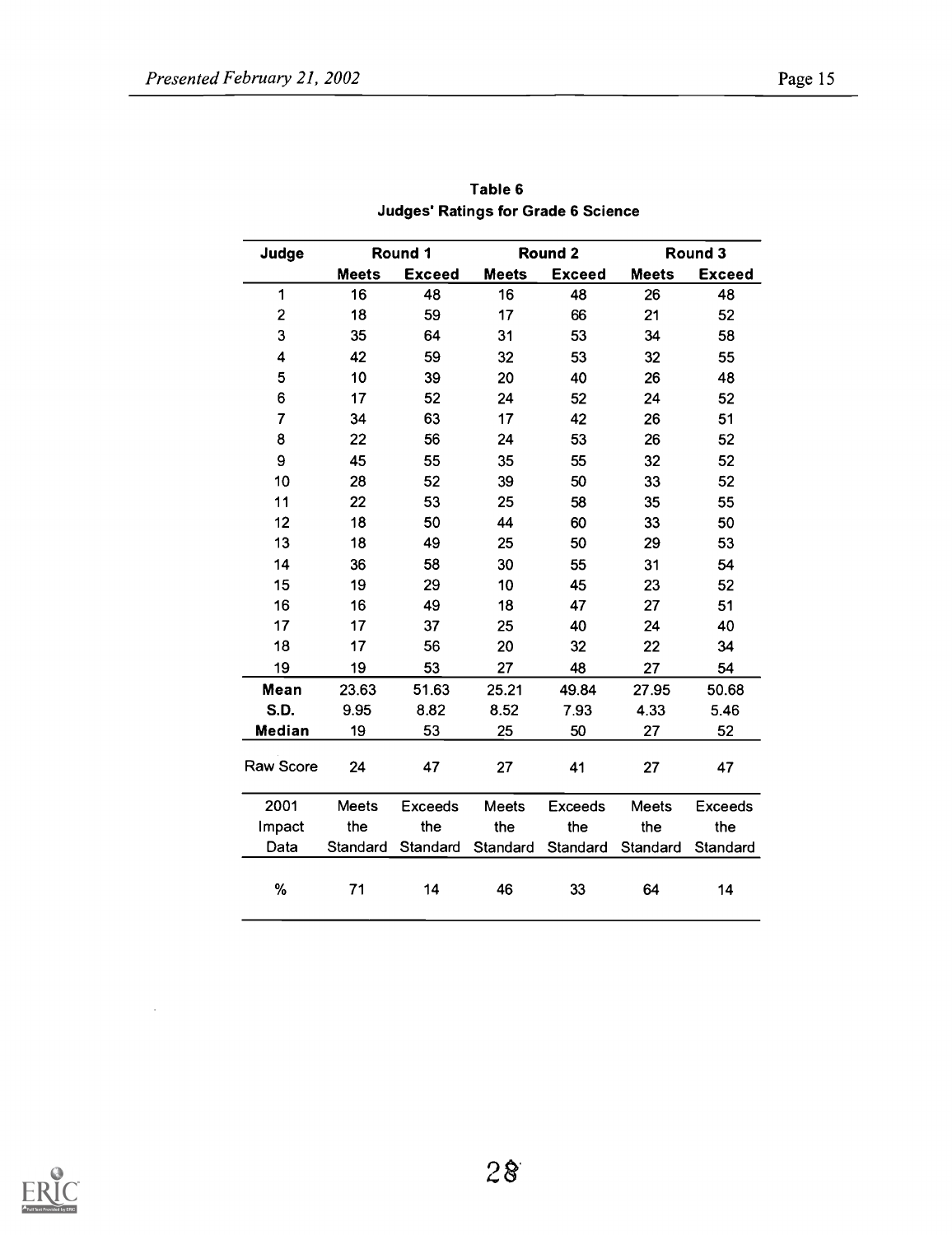$\ddot{\phantom{a}}$ 

| Judge                   |              | Round 1        |              | Round 2        |              | Round 3        |
|-------------------------|--------------|----------------|--------------|----------------|--------------|----------------|
|                         | <b>Meets</b> | <b>Exceed</b>  | <b>Meets</b> | <b>Exceed</b>  | <b>Meets</b> | <b>Exceed</b>  |
| 1                       | 57           | 65             | 42           | 57             | 39           | 55             |
| $\overline{\mathbf{c}}$ | 33           | 68             | 37           | 57             | 37           | 56             |
| 3                       | 41           | 58             | 37           | 54             | 37           | 54             |
| $\overline{\mathbf{4}}$ | 42           | 57             | 40           | 55             | 40           | 55             |
| 5                       | 43           | 56             | 41           | 56             | 39           | 52             |
| 6                       | 44           | 65             | 36           | 61             | 37           | 54             |
| $\overline{7}$          | 56           | 66             | 42           | 60             | 42           | 56             |
| 8                       | 39           | 56             | 37           | 56             | 37           | 56             |
| 9                       | 44           | 65             | 42           | 62             | 42           | 60             |
| 10                      | 37           | 52             | 30           | 51             | 30           | 54             |
| 11                      | 29           | 59             | 30           | 59             | 30           | 58             |
| 12                      | 51           | 54             | 46           | 49             | 35           | 52             |
| 13                      | 44           | 62             | 41           | 51             | 39           | 52             |
| 14                      | 29           | 45             | 30           | 50             | 30           | 50             |
| 15                      | 33           | 48             | 47           | 60             | 42           | 52             |
| 16                      | 44           | 53             | 38           | 46             | 46           | 57             |
| 17                      | 30           | 58             | 37           | 58             | 37           | 54             |
| 18                      | 38           | 52             | 34           | 52             | 38           | 52             |
| Mean                    | 40.78        | 57.72          | 38.17        | 55.22          | 37.61        | 54.39          |
| S.D.                    | 8.36         | 6.50           | 5.03         | 4.56           | 4.35         | 2.52           |
| <b>Median</b>           | 42           | 58             | 38           | 56             | 38           | 54             |
| Raw Score               | 38           | 56             | 35           | 54             | 35           | 53             |
| 2001                    | Meets        | <b>Exceeds</b> | Meets        | <b>Exceeds</b> | Meets        | <b>Exceeds</b> |
| Impact                  | the          | the            | the          | the            | the          | the            |
| Data                    | Standard     | Standard       | Standard     | Standard       | Standard     | Standard       |
| ℅                       | 42           | 3              | 51           | 5              | 50           | 6              |

Table 7 Judges' Ratings for Grade 4 Social Studies

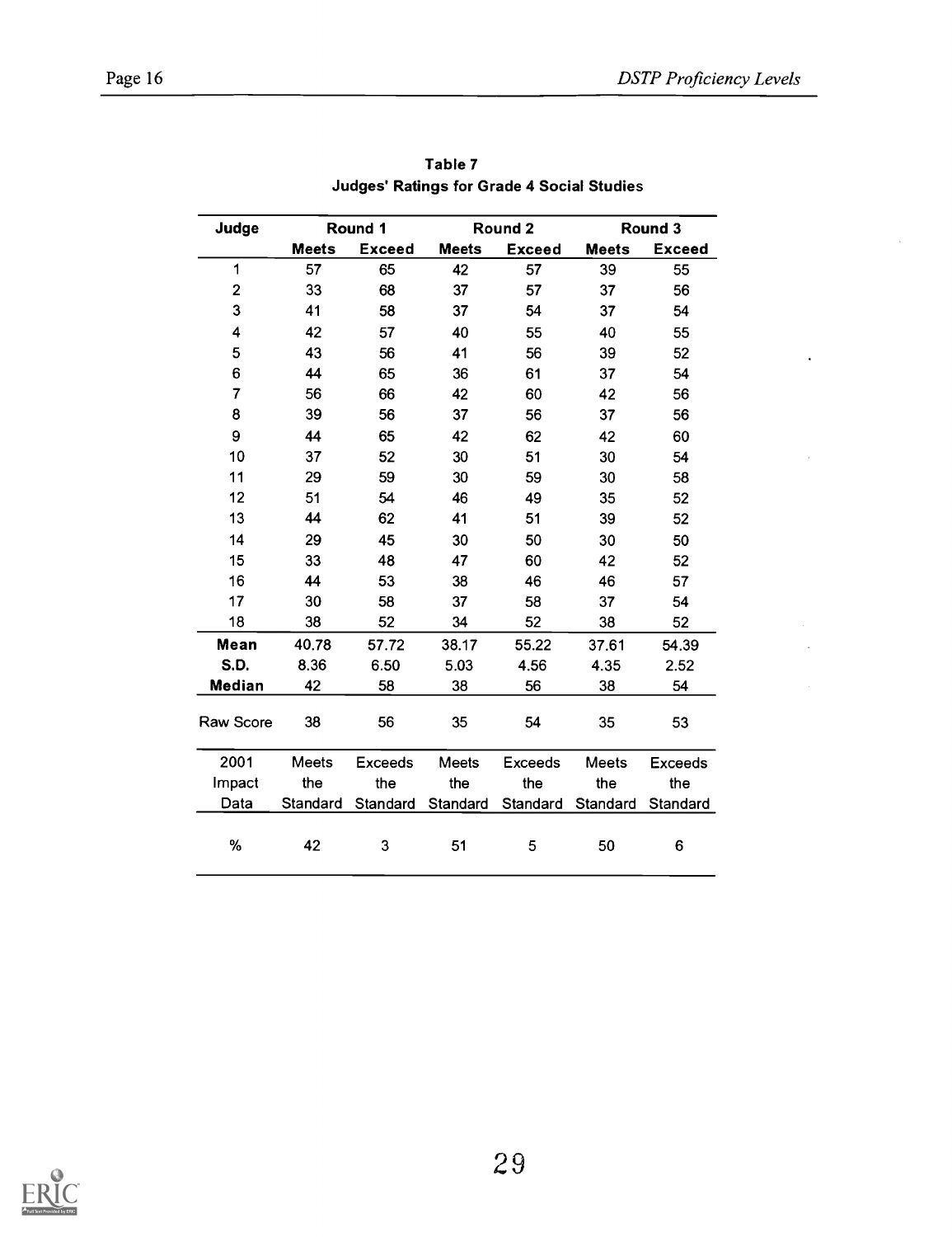| Judge          |              | Round 1        |              | Round 2        |              | Round 3        |
|----------------|--------------|----------------|--------------|----------------|--------------|----------------|
|                | <b>Meets</b> | <b>Exceed</b>  | <b>Meets</b> | <b>Exceed</b>  | <b>Meets</b> | <b>Exceed</b>  |
| $\mathbf{1}$   | 41           | 52             | 44           | 52             | 43           | 52             |
| $\mathbf{2}$   | 47           | 64             | 40           | 52             | 36           | 52             |
| 3              | 45           | 59             | 45           | 53             | 43           | 54             |
| 4              | 52           | 62             | 52           | 62             | 52           | 62             |
| 5              | 29           | 43             | 29           | 55             | 38           | 54             |
| 6              | 49           | 55             | 43           | 52             | 35           | 50             |
| $\overline{7}$ | 50           | 60             | 39           | 47             | 34           | 47             |
| 8              | 43           | 64             | 47           | 65             | 43           | 63             |
| 9              | 51           | 56             | 42           | 51             | 38           | 51             |
| 10             | 46           | 63             | N/A          | N/A            | N/A          | N/A            |
| 11             | N/A          | N/A            | 38           | 53             | 36           | 52             |
| 12             | 51           | 66             | 36           | 51             | 36           | 51             |
| 13             | 53           | 66             | 36           | 52             | 36           | 52             |
| 14             | 50           | 57             | 36           | 47             | 32           | 47             |
| 15             | 50           | 54             | 27           | 47             | 27           | 47             |
| 16             | 21           | 52             | 27           | 52             | 27           | 52             |
| 17             | 60           | 63             | 40           | 55             | 40           | 55             |
| 18             | 20           | 36             | 29           | 53             | 29           | 53             |
| 19             | 36           | 47             | 41           | 52             | 41           | 52             |
| Mean           | 44.00        | 56.24          | 38.41        | 52.82          | 37.06        | 52.59          |
| S.D.           | 11.31        | 8.39           | 7.22         | 4.71           | 6.45         | 4.43           |
| Median         | 48           | 58             | 40           | 52             | 36           | 52             |
| Raw Score      | 42           | 55             | 36           | 49             | 31           | 49             |
| 2001           | Meets        | <b>Exceeds</b> | Meets        | <b>Exceeds</b> | Meets        | <b>Exceeds</b> |
| Impact         | the          | the            | the          | the            | the          | the            |
| Data           | Standard     | Standard       | Standard     | Standard       | Standard     | Standard       |
| %              | 18           | 3              | 29           | 8              | 45           | 8              |

Table 8 Judges' Ratings for Grade 6 Social Studies

If a Judge did not participate in all three rounds, his or her ratings were not used in the calculations.

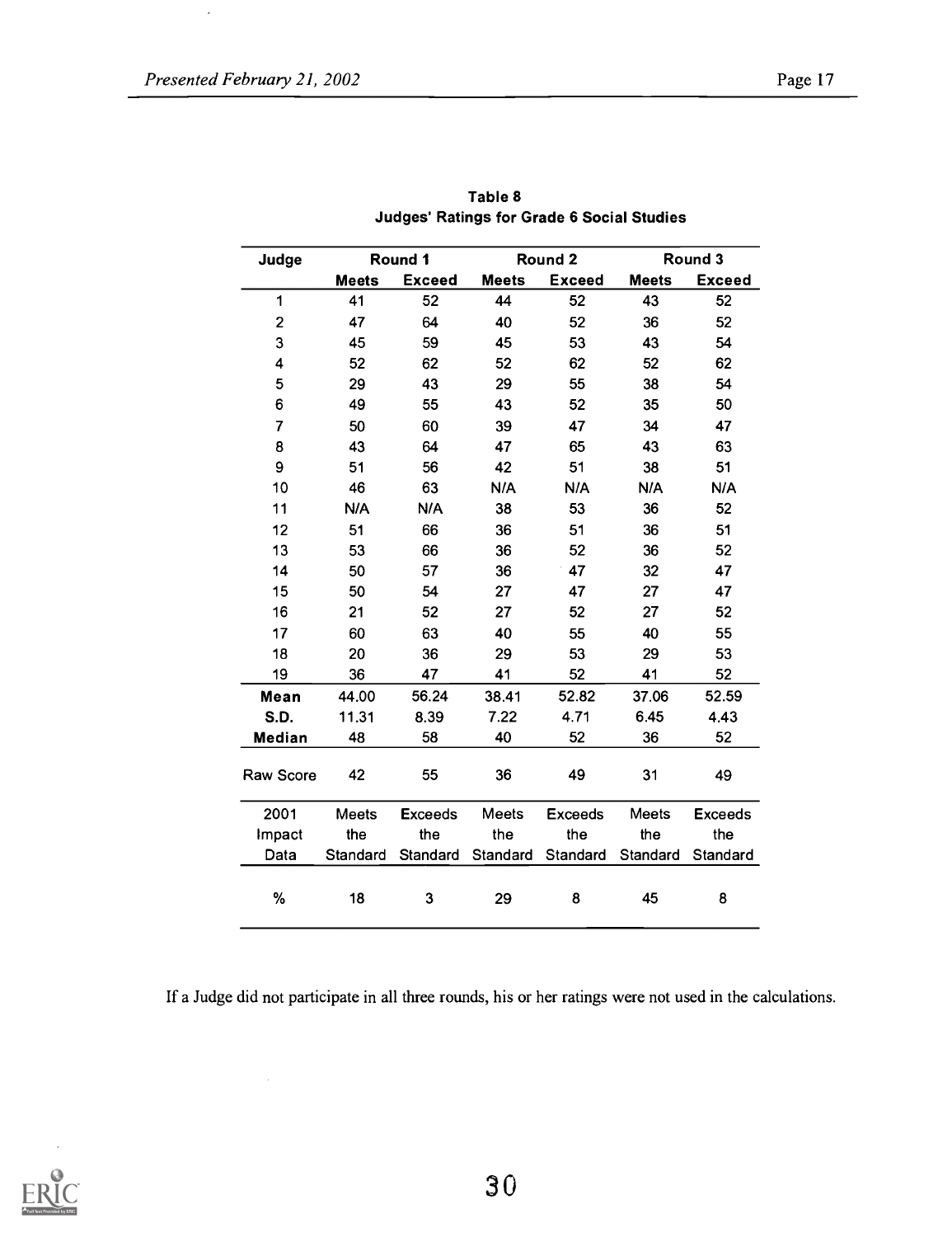# Appendix B Invitations and Information on the Judges

ominations for judges were solicited from each of the School Districts and Charter Schools as well as from constituency groups from throughout the state who have a vested interest in Delaware's efforts to improve student achievement (See invitations). In addition, community members who indicated an interest to participate were also invited to nominate themselves. In the end, each and every individual who was nominated received an invitation to participate as a judge for standard setting. A total of 83

actually participated, but some judges on the committee did not participate in all three rounds, so their ratings were not used for calculations. A member of the Item Development Committee and Department of Education staff attended the standard setting sessions as a reference source.

Two tables are included in this Appendix. Table 9 on page 24, details the demographics of the participants; Table 10 on pages  $25 - 26$ , lists the committee members by test and grade.

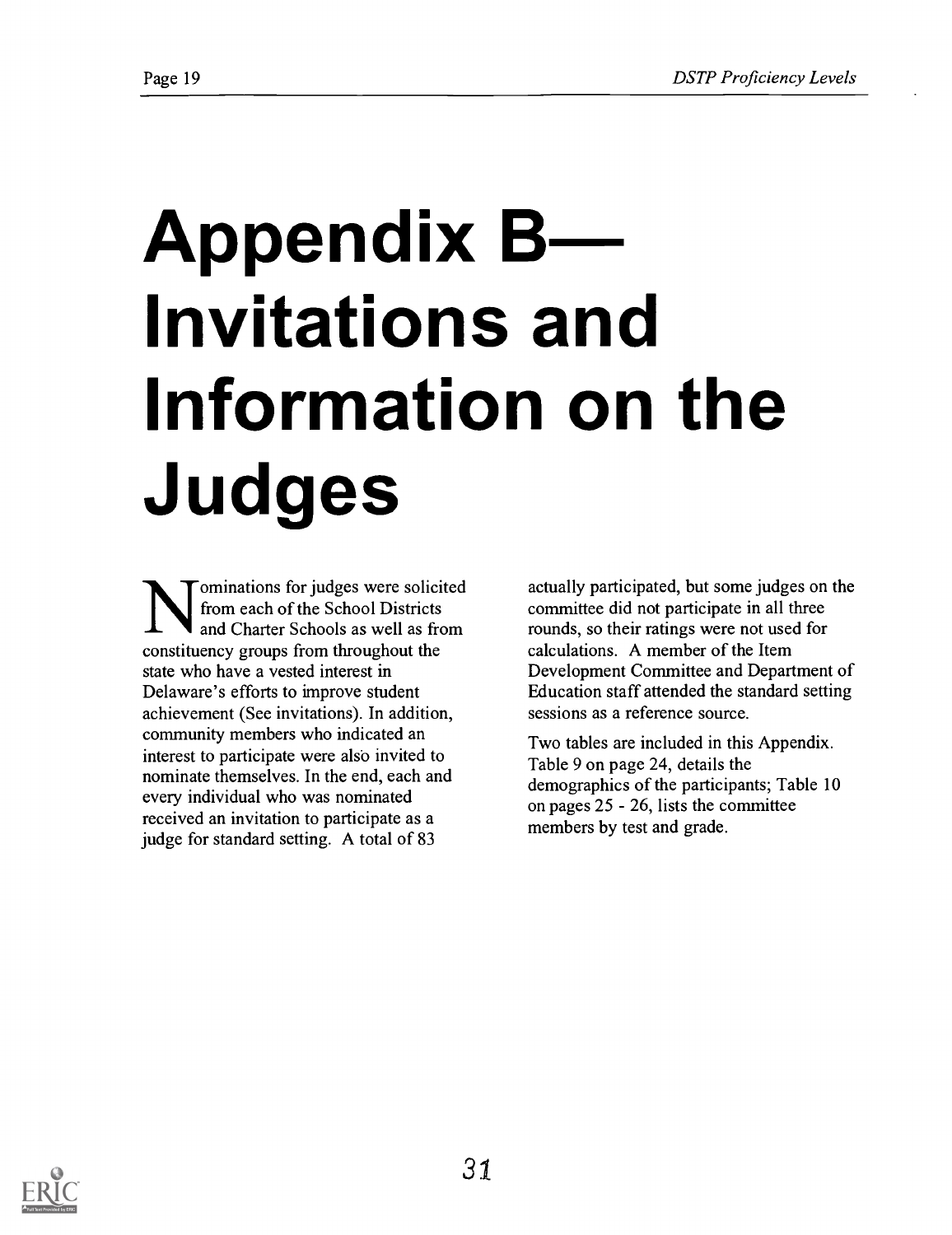November 13, 2001

«Title» «FirstName» «LastName» «Job Title» «Company» «Addressl» «Address2» «City», «State» «PostalCode»

Dear «Title» «Last Name»:

The Department of Education is seeking qualified educators and other interested individuals to participate in standard setting for the Delaware Student Testing Program (DSTP) in January 2002. At that time, representative committees of about 25 members each will be convened to recommend standards for the science and social studies test administered to students in the fall of grades 4 and 6. As you are aware, standard setting determines the test scores needed to achieve each performance level in a standardsbased assessment.

The majority of committee members will be science and social studies teachers with rich classroom teaching experience and expertise in the content areas represented. Since the grade 4 test measures K-3 Content Standards and the grade 6 test measures 4-5 Content Standards, we are seeking teachers who are teaching grades 3 and 5. The committees will meet at the Terry Campus of Delaware Technical and Community College in Dover from 8:30 a.m. to 4:30 p.m. on January 14-17, 2002. Each session will last fifteen hours (over two consecutive days) and include training. Funds for substitutes will be provided upon request for the January sessions. Non-state employees only will receive an honorarium of \$270 for their two-day participation. Those who do not participate in the full two-day session will not be compensated and their input will not be considered.

To set fair and meaningful performance standards, it is crucial to have committees of experts and community representatives for each grade and content area assessed. Thus, I am requesting that you nominate, from your district, FOUR science teachers and FOUR social studies teachers from your third and fifth grade classrooms. Additionally, please nominate ONE district administrator and ONE interested parent to participate as committee members. Please ask each nominee to complete the enclosed Nomination Form and return it by Wednesday, December 5, 2001. The Assessment and Analysis Office will communicate directly with the nominees, informing them of their selection status and providing details of the process by Thursday, December 20, 2001.

Thank you for your assistance. I appreciate your support of the important task of standard setting for the DSTP and anticipate that the experience will be an informative and rewarding one. If you have questions or concerns, please contact me at (302) 739-6700 or via e-mail, wroberts@state.de.us.

Sincerely,

Wendy B. Roberts Director, Assessment and Analysis

WBR/kkr cc: District Test Coordinators Curriculum Cadre **Principals** 

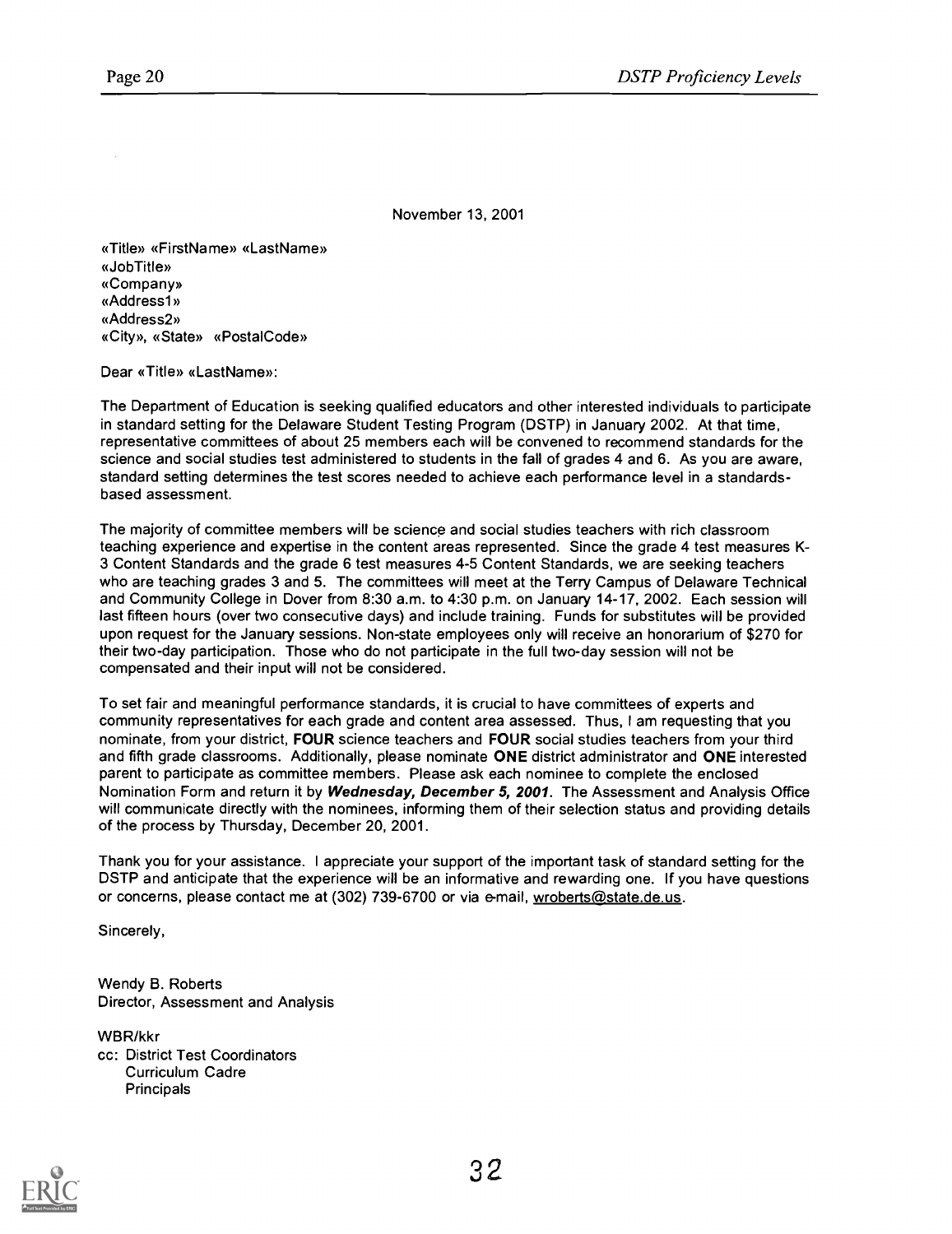November 13, 2001

«Title» «FirstName» «LastName» «Job Title» «Company» «Addressl» «Address2» «City», «State» «Postal Code»

Dear «Title» «LastName»:

The Department of Education is seeking qualified educators and other interested individuals to participate in standard setting for the Delaware Student Testing Program (DSTP) in January 2002. At that time, representative committees of about 25 members each will be convened to recommend standards for the science and social studies test administered to students in the fall of grades 4 and 6. As you are aware, standard setting determines the test scores needed to achieve each performance level in a standardsbased assessment.

The majority of committee members will be science and social studies teachers with rich classroom teaching experience and expertise in the content areas represented. Since the grade 4 test measures K-3 Content Standards and the grade 6 test measures 4-5 Content Standards, we are seeking teachers who are teaching grades 3 and 5. The committees will meet at the Terry Campus of Delaware Technical and Community College in Dover from 8:30 a.m. to 4:30 p.m. on January 14-17, 2002. Each session will last fifteen hours (over two consecutive days) and include training. Funds for substitutes will be provided upon request for the January sessions. Non-state employees only will receive an honorarium of \$270 for their two-day participation. Those who do not participate in the full two-day session will not be compensated and their input will not be considered.

To set fair and meaningful performance standards, it is crucial to have committees of experts and community representatives for each grade and content area assessed. Thus, I am requesting that you nominate an interested individual from your organization to participate as a committee member. Please ask your nominee to complete the enclosed Nomination Form and return it to me by Wednesday, December 5, 2001. The Assessment and Analysis Office will communicate directly with the nominee, informing them of their selection status and providing details of the process by Thursday, December 20, 2001.

Thank you for your assistance. I appreciate your support of the important task of standard setting for the DSTP and anticipate that the experience will be an informative and rewarding one. If you have questions or concerns, please contact me at (302) 739-6700 or via e-mail, wroberts@state.de.us.

Sincerely,

Wendy B. Roberts Director, Assessment and Analysis

WBR/kkr

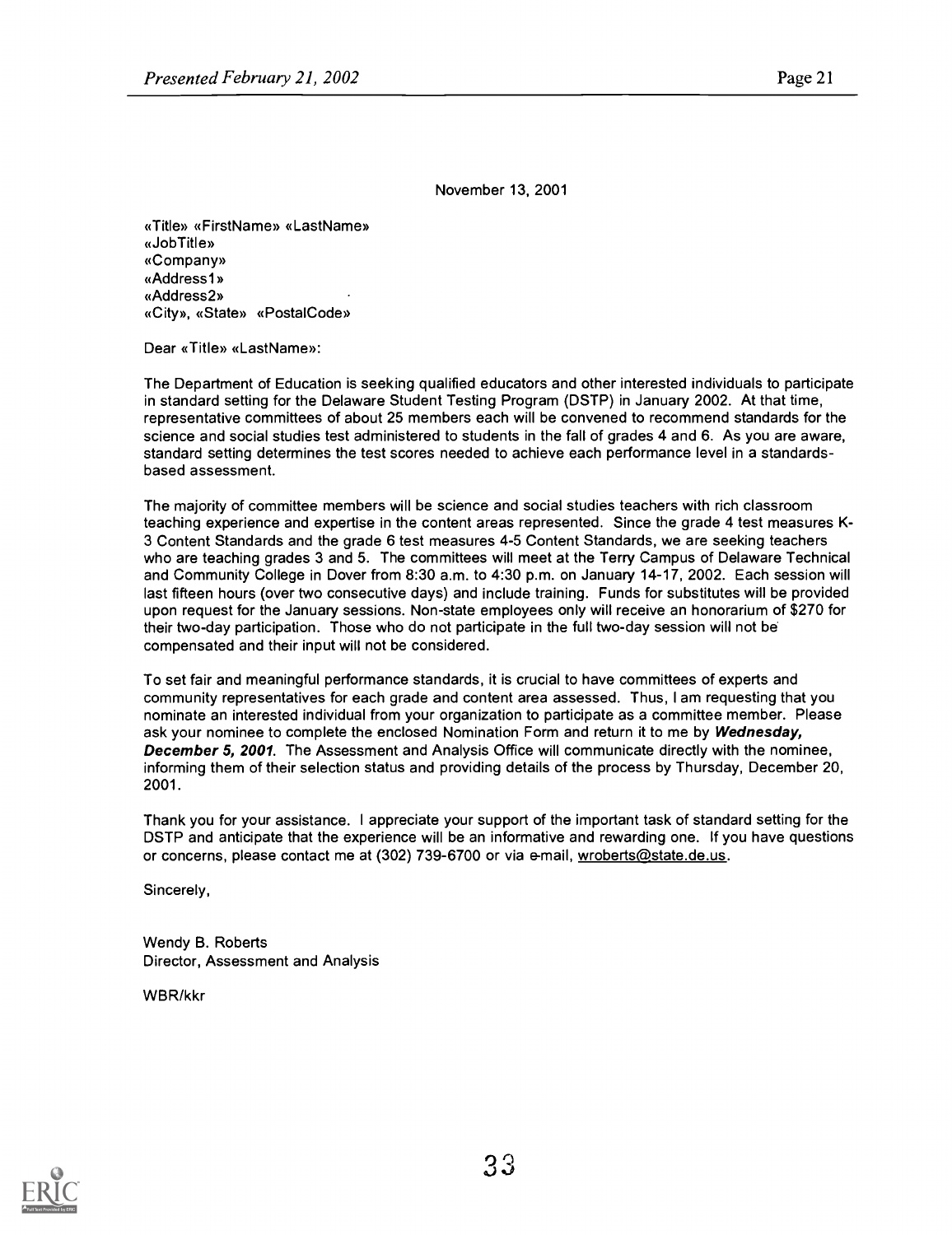November 13, 2001

Dear Parent or Educator:

In January 2002 the Department of Education and the citizens and teachers of Delaware will work together to set the standards for the Delaware Student Testing Program for the science and social studies tests administered to students in the fall for grades 4 and 6. This step in our statewide testing program is tremendously important, since it will be the process that will advise the State Board and the Secretary of Education as to where the standards should be set. We are accepting nominations for participation through Wednesday, December 5, 2001.

The committees will meet at the Terry Campus of Delaware Technical and Community College in Dover from 8:30 a.m. to 4:30 p.m. on January 14-17, 2002. Each session will last fifteen hours (over two consecutive days) and include training. Non-state employees will receive an honorarium of \$270 for their two-day participation. Those who do not participate in a complete session will not be compensated and their input will not be considered.

You should indicate your availability on the attached nomination form. Please note that each session runs two full days and that in order to participate you must commit to attend both of the days for the grade and content area in which you are assigned.

If you have any questions please call me at (302) 739-6700.

Sincerely,

Wendy B. Roberts Director, Assessment and Analysis

WBR/kkr attachment

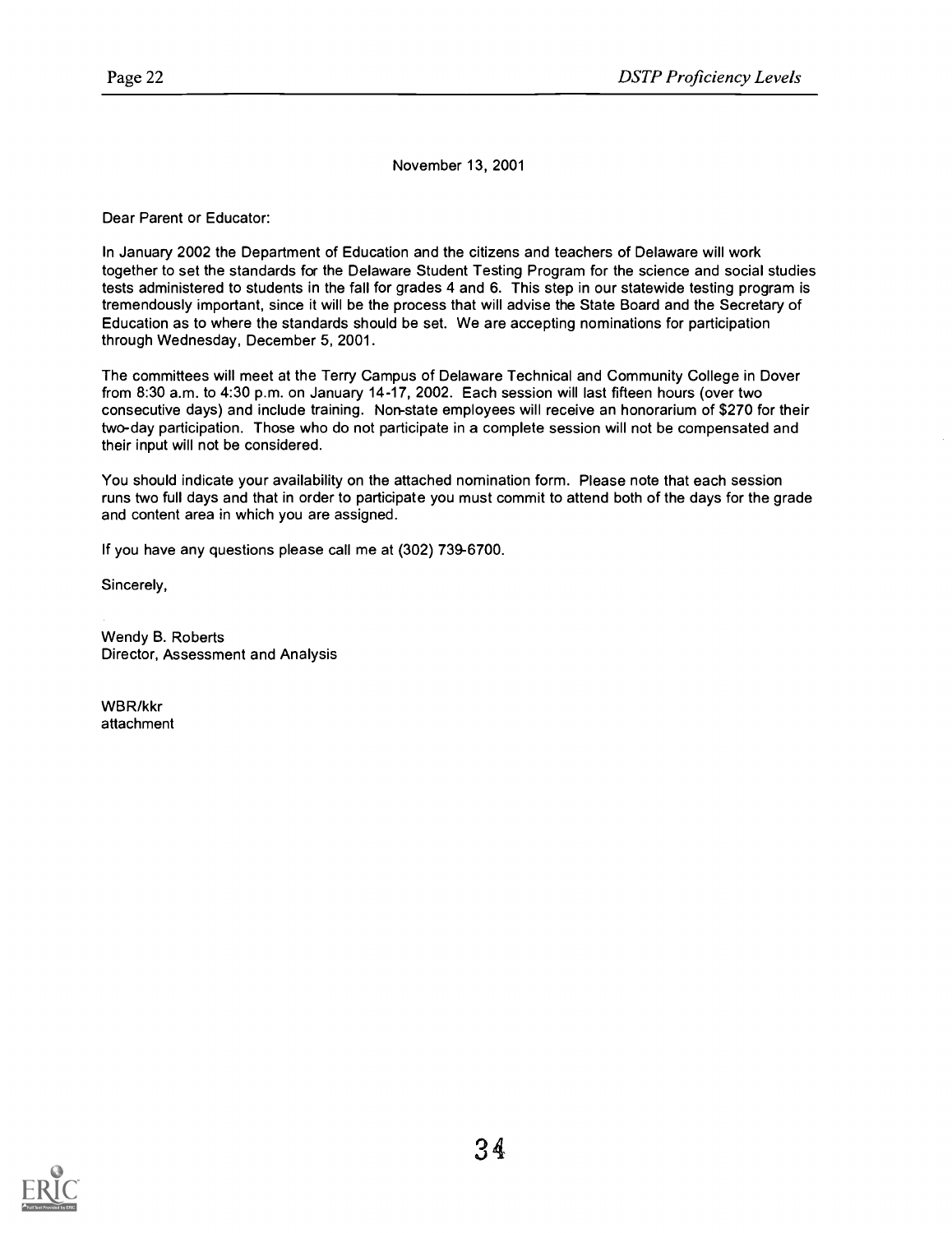# Delaware Student Testing Program Standard Setting Process

Science and Social Studies (Grades 4 & 6)

# Nomination Form (January 2002)

Please return a completed and signed form for each nominee to Kimberly Rodriguez, Department of Education, Assessment and Analysis Office, P.O. Box 1402, Townsend Building, Dover, DE 19903,  $(302)$  739-3092 (fax), on or before Wednesday, December 5, 2001.

| Gender: Q Male                                   | $\Box$ Female                                                                                                         |                                                                                              |  |
|--------------------------------------------------|-----------------------------------------------------------------------------------------------------------------------|----------------------------------------------------------------------------------------------|--|
|                                                  | Race: $\Box$ African-American $\Box$ Asian $\Box$ Caucasian                                                           | □ Hispanic                                                                                   |  |
|                                                  | $\Box$ Native American/Alaskan $\Box$ Other                                                                           |                                                                                              |  |
|                                                  | Which group will you represent for the standard setting process?                                                      |                                                                                              |  |
| $\Box$ Teacher                                   | $\Box$ Administrator                                                                                                  | $\Box$ Business & Community $\Box$ Parent                                                    |  |
|                                                  | Please indicate the highest educational level attained.                                                               |                                                                                              |  |
| D Doctorate Degree<br>$\Box$ Masters Degree      | □ Bachelors Degree<br>$\Box$ Associates Degree                                                                        | $\Box$ Some College<br>$\Box$ High School                                                    |  |
|                                                  | Please answer the following questions if you are a teacher/administrator.                                             |                                                                                              |  |
|                                                  | <u> 1989 - Johann Stein, marwolaethau a bhann an t-Amhainn an t-Amhainn an t-Amhainn an t-Amhainn an t-Amhainn an</u> |                                                                                              |  |
| $8:30$ a.m. t0 4:30 p.m. on the following dates: | Please indicate the grade/content area the nominee will attend. The sessions are from                                 |                                                                                              |  |
|                                                  | Grade 4 Science (January 14-15, 2002)<br>$\Box$ Grade 6 Science (January 16-17, 2002)                                 | Grade 4 Social Studies (January 14-15, 2002)<br>Grade 6 Social Studies (January 16-17, 2002) |  |
| Nominated by:                                    | Print                                                                                                                 | Signature                                                                                    |  |
|                                                  |                                                                                                                       |                                                                                              |  |

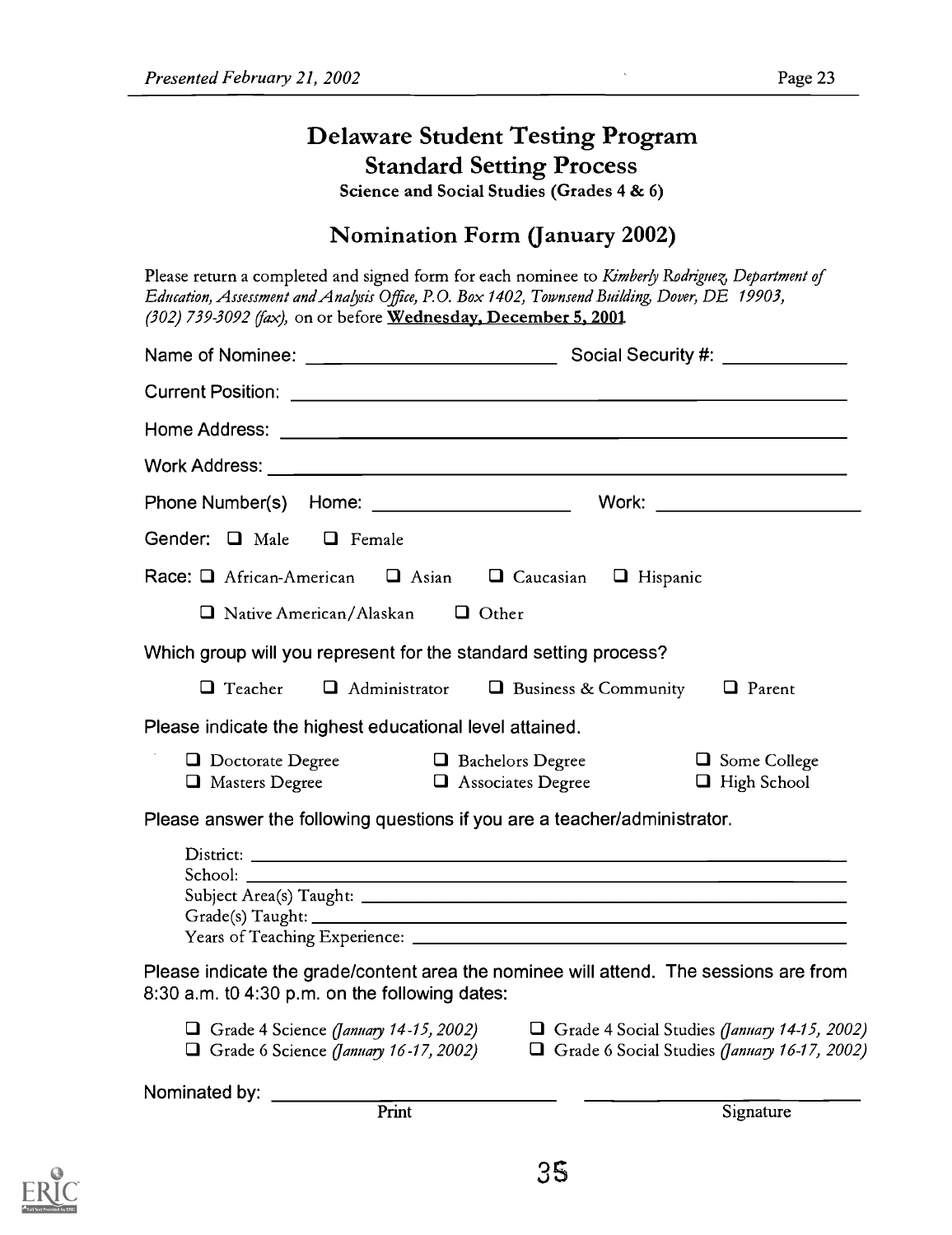$\ddot{\phantom{0}}$ 

| Grade |               | <b>Science</b> | <b>Social Studies</b> |
|-------|---------------|----------------|-----------------------|
|       |               |                |                       |
|       | Total         | 26             |                       |
|       | Male          |                |                       |
|       | Female        | 25             | 18                    |
|       | Minority      | 3              |                       |
|       | Majority      | 23             | 15                    |
|       | Parent        |                |                       |
|       | Administrator |                |                       |
|       | Teacher       | 23             | 4                     |
|       | Organization  |                |                       |
|       |               |                |                       |
|       | Total         | ١q             | ۱9                    |
|       | Male          |                |                       |
|       | Female        | 16             | 4                     |
|       | Minority      |                |                       |
| 6     | Majority      | 15             |                       |
|       | Parent        |                |                       |
|       | Administrator |                |                       |
|       | Teacher       |                | 15                    |
|       | Organization  |                |                       |

# Table 9: Demographics of Standard Setting Committee Members

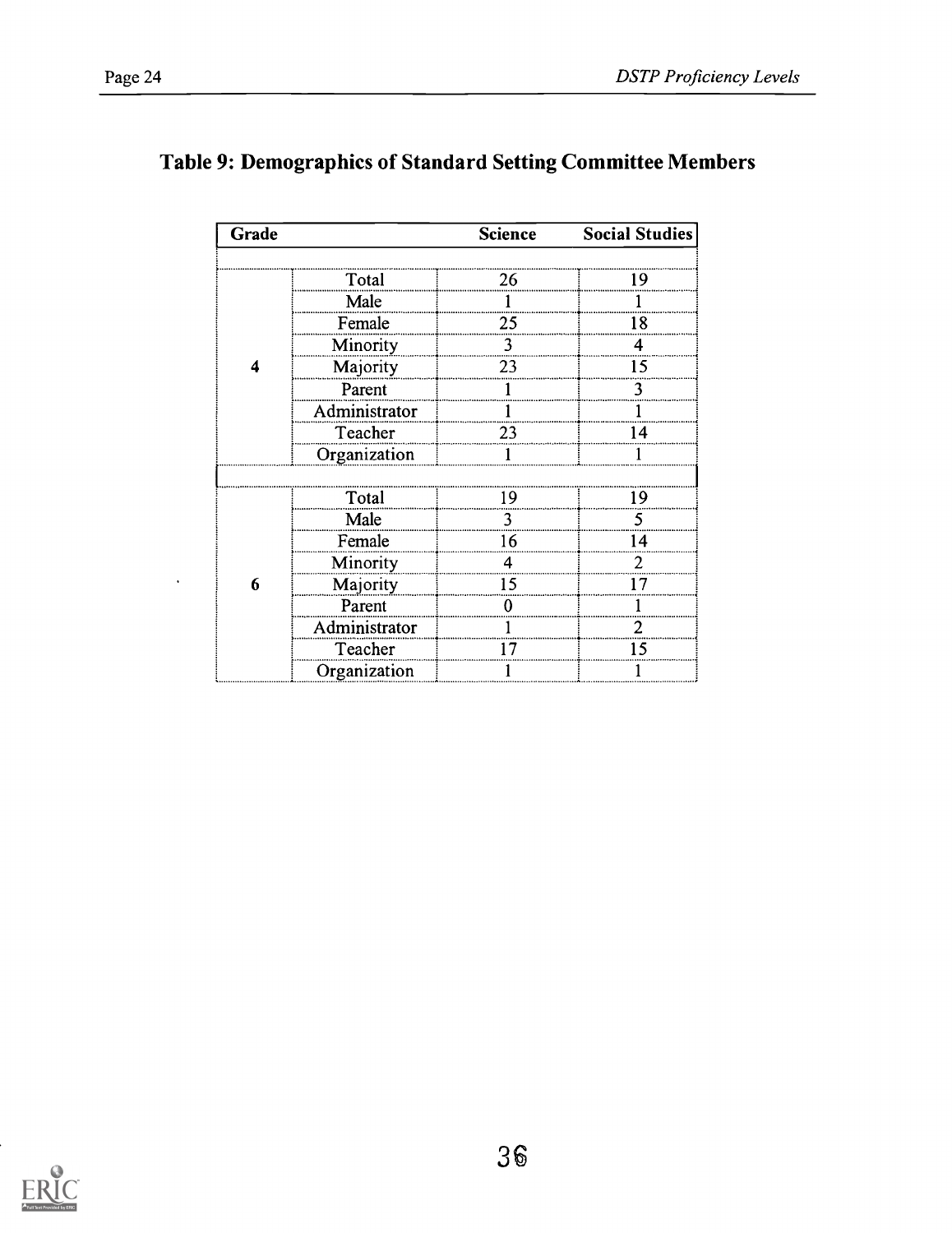

# Page 25 DSTP Proficiency Levels Table 10: List of Standard Setting Committee Members Grade 4 Science FN LN District/Association School Grade Gender Race Position Joanne Christian Appoquinimink School District Board Member 4 F C Board Member Dawn Buckworth Appoquinimink School District Cedar Lane Elementary 4 F C Teacher Suzanne Hammerer Brandywine School District Brandywood Elementary 4 F C Teacher Karen Wallace Caesar Rodney School District District Office 4 F C Teacher Linda Gregory Cape Henlopen School District District Office 4 F C Teacher Charmaine Herrera Capital School District South Dover Elementary 4 F H Teacher Kathryn Rozumalski Capital School District District Office 4 F C Teacher Myra Blockston Capital School District East Dover Elementary 4 F C Teacher Carol Antes Christina School District Downes Elementary 4 F C Teacher Rebecca Fair Christina School District Keene Elementary 4 F C Teacher Cheramy Farina Christina School District McVey Elementary 4 F C Teacher Valerie Hickman Colonial School District McCullough Elementary 4 F AA Teacher John Collette Delaware Foundation for Math and Science 4 M C Business & Community Annie Cam Delaware State Parent Advisory Committee 4 F AA Parent Tanya McNamara Indian River School District East Millsboro Elementary 4 F C Teacher Colleen Fannin Indian River School District IR Educational Complex 4 F C Teacher Patricia Huff Indian River School District Long Neck Elementary 4 F C Teacher Georgina Zee Indian River School District Long Neck Elementary 4 F C Teacher Diane Davis Lake Forest School District Lake Forest North Elementary 4 F C Teacher Jamie Smith Laurel School District North Laurel Elementary 4 F C Teacher Emily Banke rt Red Clay School District Anna P. Mote Elementary 4 F C Teacher Diana Zlock Seaford School District West Seaford Elementary 4 F C Teacher Marcia Johnson Smyrna School District North Smyrna Elementary 4 F C Teacher Therese Hurlock Smyrna School District Smyrna Elementary 4 F C Teacher Crystal Graham Smyrna School District Smyrna Elementary 4 F C Teacher Lynn Brown Woodbridge School District Woodbridge Elementary 4 F C Teacher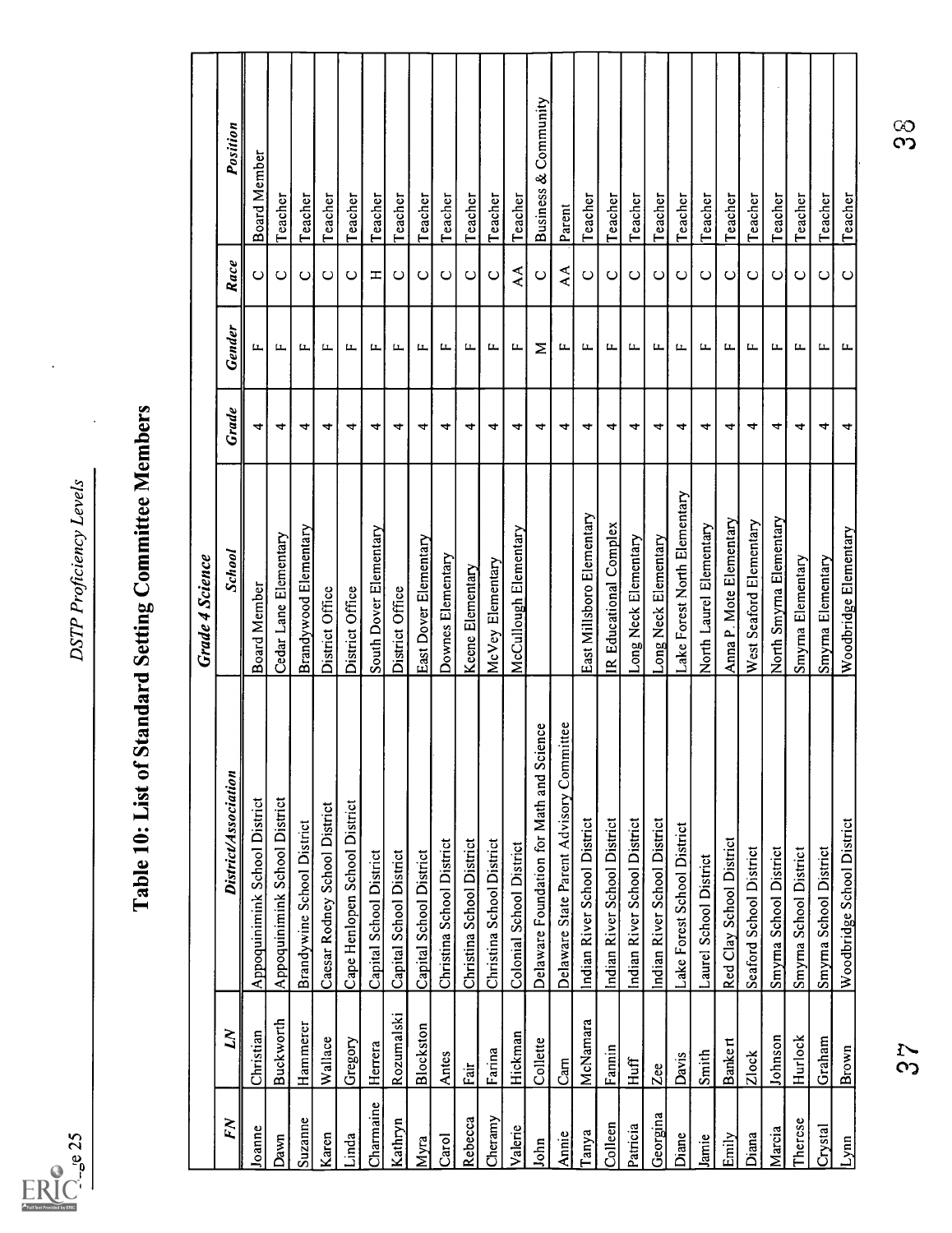

l,

| Grade<br>$\bullet$<br>$\bullet$<br>$\bullet$<br>$\bullet$<br>$\bullet$<br>$\circ$<br>O<br>$\circ$<br>$\circ$<br>$\bullet$<br>$\bullet$<br>$\bullet$<br>$\bullet$<br>$\bullet$<br>$\bullet$<br>$\bullet$<br>$\bullet$<br>$\bullet$<br>$\bullet$<br>Brandywine Springs Elementary<br>Lake Forest Central Elementary<br>North Georgetown Elementary<br>Richardson Park Elementary<br>Laurel Intermediate School<br>Laurel Intermediate School<br>North Smyma Elementary<br>George Read Elementary<br>Woodbridge Elementary<br>P.S. duPont Elementary<br>Lower Sussex NAACP<br>School<br>Central Elementary<br>Bayard Elementary<br>Wallace Wallin<br>Milford Middle<br>District Office<br>District Office<br>District Office<br>District/Association<br>Appoquinimink School District<br>State Conference Br NAACP<br>Woodbridge School District<br>Indian River School District<br>Brandywine School District<br>Lake Forest School District<br>Lake Forest School District<br>Red Clay School District<br>Christina School District<br>Red Clay School District<br>Colonial School District<br><b>Colonial School District</b><br>Colonial School District<br>Smyma School District<br>Milford School District<br>Capital School District<br>Laurel School District<br>Laurel School District<br>Marion T. Academy<br>Thompson<br>ΣN<br>Gerbrick<br>Watkins<br>Pikalow<br>Conway<br>Crowell<br>LaFazia<br>Krause<br>Wilson<br>Gatson<br>Rennie<br>Moyer<br>Brown<br>Emery<br>Forest<br>Lingo<br>Dolan<br>Costa<br>Henry<br>Catherine<br>K. David<br>Michelle<br>Deborah<br>FN<br>Michael<br>Carolyn<br>Heather<br>Prisana<br>Debbie<br>Cecilia<br>Louise<br>Donna<br>Judith<br>Diane<br>Debra<br>Grace<br>Craig<br>Joe<br>扂 |  | <b>Grade 6 Science</b> |              |                        |                      |
|----------------------------------------------------------------------------------------------------------------------------------------------------------------------------------------------------------------------------------------------------------------------------------------------------------------------------------------------------------------------------------------------------------------------------------------------------------------------------------------------------------------------------------------------------------------------------------------------------------------------------------------------------------------------------------------------------------------------------------------------------------------------------------------------------------------------------------------------------------------------------------------------------------------------------------------------------------------------------------------------------------------------------------------------------------------------------------------------------------------------------------------------------------------------------------------------------------------------------------------------------------------------------------------------------------------------------------------------------------------------------------------------------------------------------------------------------------------------------------------------------------------------------------------------------------------------------------------------------------------------------------------------------------------------------------------------------------------------------|--|------------------------|--------------|------------------------|----------------------|
|                                                                                                                                                                                                                                                                                                                                                                                                                                                                                                                                                                                                                                                                                                                                                                                                                                                                                                                                                                                                                                                                                                                                                                                                                                                                                                                                                                                                                                                                                                                                                                                                                                                                                                                            |  |                        | Gender       | Race                   | Position             |
|                                                                                                                                                                                                                                                                                                                                                                                                                                                                                                                                                                                                                                                                                                                                                                                                                                                                                                                                                                                                                                                                                                                                                                                                                                                                                                                                                                                                                                                                                                                                                                                                                                                                                                                            |  |                        | Щ            | $\circ$                | $\mathsf{T}$ eacher  |
|                                                                                                                                                                                                                                                                                                                                                                                                                                                                                                                                                                                                                                                                                                                                                                                                                                                                                                                                                                                                                                                                                                                                                                                                                                                                                                                                                                                                                                                                                                                                                                                                                                                                                                                            |  |                        | щ            | $\circ$                | Teacher              |
|                                                                                                                                                                                                                                                                                                                                                                                                                                                                                                                                                                                                                                                                                                                                                                                                                                                                                                                                                                                                                                                                                                                                                                                                                                                                                                                                                                                                                                                                                                                                                                                                                                                                                                                            |  |                        | щ            | $\mathsf{C}$           | Teacher              |
|                                                                                                                                                                                                                                                                                                                                                                                                                                                                                                                                                                                                                                                                                                                                                                                                                                                                                                                                                                                                                                                                                                                                                                                                                                                                                                                                                                                                                                                                                                                                                                                                                                                                                                                            |  |                        | щ            | $\circ$                | Teacher              |
|                                                                                                                                                                                                                                                                                                                                                                                                                                                                                                                                                                                                                                                                                                                                                                                                                                                                                                                                                                                                                                                                                                                                                                                                                                                                                                                                                                                                                                                                                                                                                                                                                                                                                                                            |  |                        | ᄔ            | $\mathsf{A}\mathsf{A}$ | Administrator        |
|                                                                                                                                                                                                                                                                                                                                                                                                                                                                                                                                                                                                                                                                                                                                                                                                                                                                                                                                                                                                                                                                                                                                                                                                                                                                                                                                                                                                                                                                                                                                                                                                                                                                                                                            |  |                        | щ            | $\mathsf{C}$           | Teacher              |
|                                                                                                                                                                                                                                                                                                                                                                                                                                                                                                                                                                                                                                                                                                                                                                                                                                                                                                                                                                                                                                                                                                                                                                                                                                                                                                                                                                                                                                                                                                                                                                                                                                                                                                                            |  |                        | щ            | $\circ$                | Teacher              |
|                                                                                                                                                                                                                                                                                                                                                                                                                                                                                                                                                                                                                                                                                                                                                                                                                                                                                                                                                                                                                                                                                                                                                                                                                                                                                                                                                                                                                                                                                                                                                                                                                                                                                                                            |  |                        | ᄔ            | $\circ$                | Teacher              |
|                                                                                                                                                                                                                                                                                                                                                                                                                                                                                                                                                                                                                                                                                                                                                                                                                                                                                                                                                                                                                                                                                                                                                                                                                                                                                                                                                                                                                                                                                                                                                                                                                                                                                                                            |  |                        | щ            | $\prec$                | Teacher              |
|                                                                                                                                                                                                                                                                                                                                                                                                                                                                                                                                                                                                                                                                                                                                                                                                                                                                                                                                                                                                                                                                                                                                                                                                                                                                                                                                                                                                                                                                                                                                                                                                                                                                                                                            |  |                        | щ            | $\pm$                  | Teacher              |
|                                                                                                                                                                                                                                                                                                                                                                                                                                                                                                                                                                                                                                                                                                                                                                                                                                                                                                                                                                                                                                                                                                                                                                                                                                                                                                                                                                                                                                                                                                                                                                                                                                                                                                                            |  |                        | Σ            | $\mathsf{C}$           | Teacher              |
|                                                                                                                                                                                                                                                                                                                                                                                                                                                                                                                                                                                                                                                                                                                                                                                                                                                                                                                                                                                                                                                                                                                                                                                                                                                                                                                                                                                                                                                                                                                                                                                                                                                                                                                            |  |                        | щ            | $\circ$                | Teacher              |
|                                                                                                                                                                                                                                                                                                                                                                                                                                                                                                                                                                                                                                                                                                                                                                                                                                                                                                                                                                                                                                                                                                                                                                                                                                                                                                                                                                                                                                                                                                                                                                                                                                                                                                                            |  |                        | щ            | $\cup$                 | Teacher              |
|                                                                                                                                                                                                                                                                                                                                                                                                                                                                                                                                                                                                                                                                                                                                                                                                                                                                                                                                                                                                                                                                                                                                                                                                                                                                                                                                                                                                                                                                                                                                                                                                                                                                                                                            |  |                        | Σ            | $\cup$                 | Teacher              |
|                                                                                                                                                                                                                                                                                                                                                                                                                                                                                                                                                                                                                                                                                                                                                                                                                                                                                                                                                                                                                                                                                                                                                                                                                                                                                                                                                                                                                                                                                                                                                                                                                                                                                                                            |  |                        | щ            | $\circ$                | Teacher              |
|                                                                                                                                                                                                                                                                                                                                                                                                                                                                                                                                                                                                                                                                                                                                                                                                                                                                                                                                                                                                                                                                                                                                                                                                                                                                                                                                                                                                                                                                                                                                                                                                                                                                                                                            |  |                        | Σ            | $\circ$                | Teacher              |
|                                                                                                                                                                                                                                                                                                                                                                                                                                                                                                                                                                                                                                                                                                                                                                                                                                                                                                                                                                                                                                                                                                                                                                                                                                                                                                                                                                                                                                                                                                                                                                                                                                                                                                                            |  |                        | $\mathbf{L}$ | $\circ$                | Teacher              |
|                                                                                                                                                                                                                                                                                                                                                                                                                                                                                                                                                                                                                                                                                                                                                                                                                                                                                                                                                                                                                                                                                                                                                                                                                                                                                                                                                                                                                                                                                                                                                                                                                                                                                                                            |  |                        | ᄔ            | $\mathsf{A}\mathsf{A}$ | Business & Community |
|                                                                                                                                                                                                                                                                                                                                                                                                                                                                                                                                                                                                                                                                                                                                                                                                                                                                                                                                                                                                                                                                                                                                                                                                                                                                                                                                                                                                                                                                                                                                                                                                                                                                                                                            |  |                        | щ            | $\circ$                | Teacher              |
|                                                                                                                                                                                                                                                                                                                                                                                                                                                                                                                                                                                                                                                                                                                                                                                                                                                                                                                                                                                                                                                                                                                                                                                                                                                                                                                                                                                                                                                                                                                                                                                                                                                                                                                            |  |                        |              |                        |                      |
|                                                                                                                                                                                                                                                                                                                                                                                                                                                                                                                                                                                                                                                                                                                                                                                                                                                                                                                                                                                                                                                                                                                                                                                                                                                                                                                                                                                                                                                                                                                                                                                                                                                                                                                            |  |                        |              |                        |                      |

တ္လ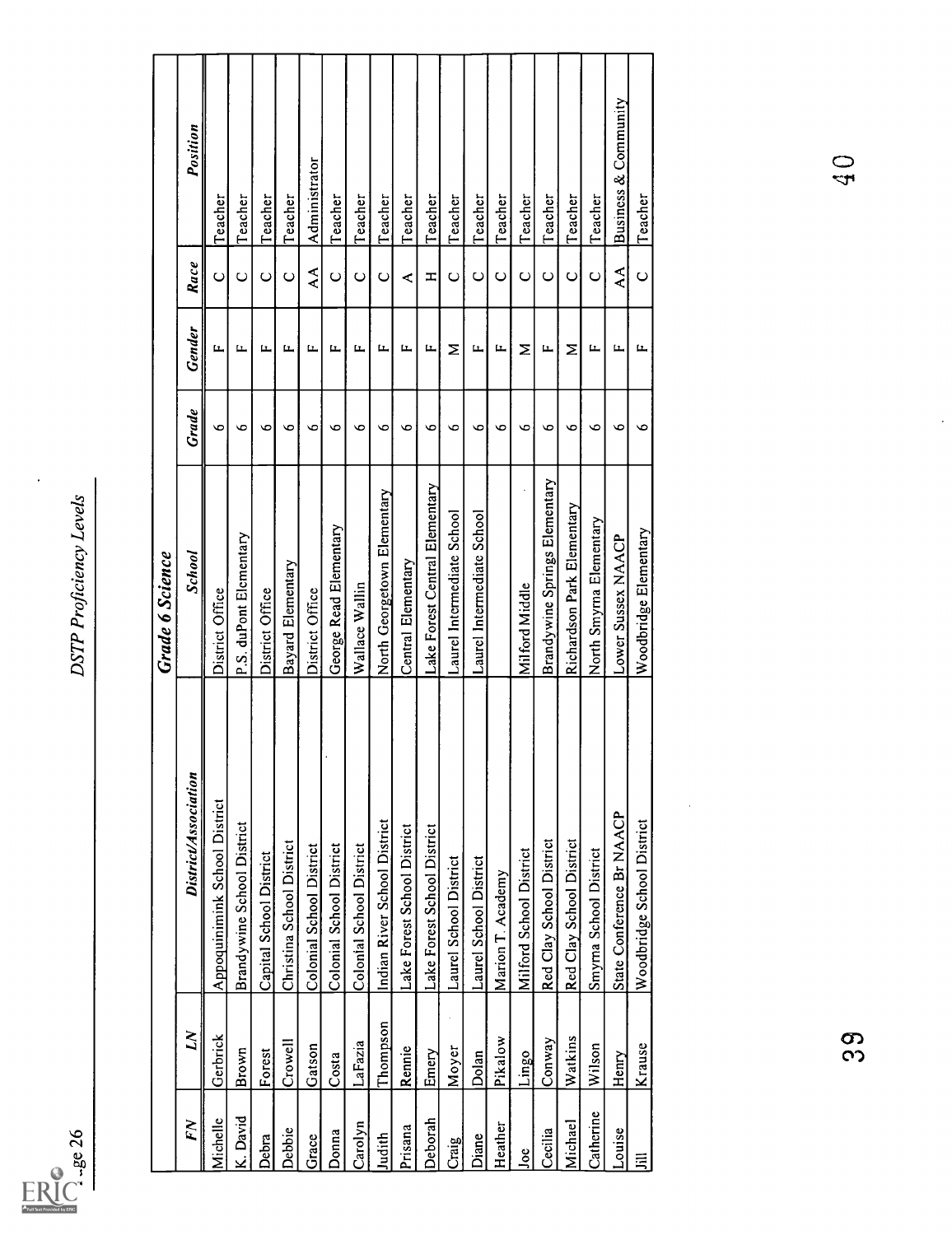| くへへく           |
|----------------|
| ι              |
|                |
| <b>Februar</b> |
|                |
| sentea         |
|                |
|                |
|                |

|            |                |                                        | <b>Grade 4 Social Studies</b> |                      |              |                        |                      |
|------------|----------------|----------------------------------------|-------------------------------|----------------------|--------------|------------------------|----------------------|
| FN         | $\overline{M}$ | District/Association                   | School                        | Grade                | Gender       | Race                   | Position             |
| Cindy      | Grant          | Brandywine School District             | Mt. Pleasant Elementary       | 4                    | Щ            | $\circ$                | Teacher              |
| Virginia   | Rulon          | Brandywine School District             | Darley Road Elementary        | 4                    | Щ.           | $\mathsf{C}$           | Teacher              |
| Julie      | Machtinger     | Capital School District                | Fairview Elementary           | 4                    | ц,           | $\mathsf{\mathsf{C}}$  | Teacher              |
| Jeanette   | McDougall      | Capital School District                | Hartly Elementary             | 4                    | щ            | $\mathsf{C}$           | Teacher              |
| Sherry     | Kijowski       | Capital School District                | South Dover Elementary        | 4                    | щ            | $\circ$                | Teacher              |
| Janice     | Trainer        | Christina School District              | Etta J. Wilson Elementary     | 4                    | L.           | $\mathsf{C}$           | Teacher              |
| Anne       | Deinert        | Christina School District              | Brader Elementary             | 4                    | Ц.,          | $\mathsf{C}$           | Teacher              |
| Kathryn    | Lyons          | Christina School District              | Jennie E. Smith Elementary    | 4                    | щ            | $\circ$                | Teacher              |
| <b>Amy</b> | Carlson        | Christina School District              | Keene Elementary              | 4                    | $\mathbf{L}$ | $\mathrel{\circ}$      | Teacher              |
| Barbara    | Koston         | Colonial School District               | Eisenberg Elementary          | 4                    | щ            | $\circ$                | Teacher              |
| Susan      | Miller         | Colonial School District               | Southern Elementary           | 4                    | L.           | $\cup$                 | Teacher              |
| Dee        | Sewell         | Delaware State Parent Advisory Council |                               | 4                    | щ            | $\mathsf{A}\mathsf{A}$ | Parent               |
| Myra Neal  | Sampson        | Delaware State Parent Advisory Council |                               | $\blacktriangleleft$ | L.           | $\mathsf{A}\mathsf{A}$ | Parent               |
| Thea       | Becton         | Governor's Council                     |                               | 4                    | ц.           | $\mathsf{A}\mathsf{A}$ | Business & Community |
| J. Glenn   | Davidson       | Lake Forest School District            | Lake Forest Distict Office    | 4                    | Σ            | $\circ$                | Administrator        |
| Virginia   | Herweh         | Laurel School District                 | North Laurel Elementary       | 4                    | щ            | $\circ$                | Teacher              |
| Earlene    | Jackson        | Parent Information Center of DE        |                               | 4                    | Ц.,          | $\mathop{\mathsf{AA}}$ | Parent               |
| Edith      | Mahoney        | Red Clay School District               | Anna P. Mote Elementary       | 4                    | $\mathbf{L}$ | $\mathbf{\mathsf{C}}$  | Teacher              |
| Karen      | <b>Sheets</b>  | Woodbridge School District             | Woodbridge Elementary         | 4                    | щ            | $\cup$                 | Teacher              |
|            |                |                                        |                               |                      |              |                        |                      |
|            |                |                                        | $\gamma_{\alpha}$             |                      |              |                        |                      |
| ا<br>پیم   |                |                                        |                               |                      |              |                        |                      |
|            |                |                                        |                               |                      |              |                        | 42<br>2              |
|            |                |                                        |                               |                      |              |                        |                      |
|            |                |                                        |                               |                      |              |                        |                      |
|            |                |                                        |                               |                      |              |                        |                      |

 $\ddot{\phantom{a}}$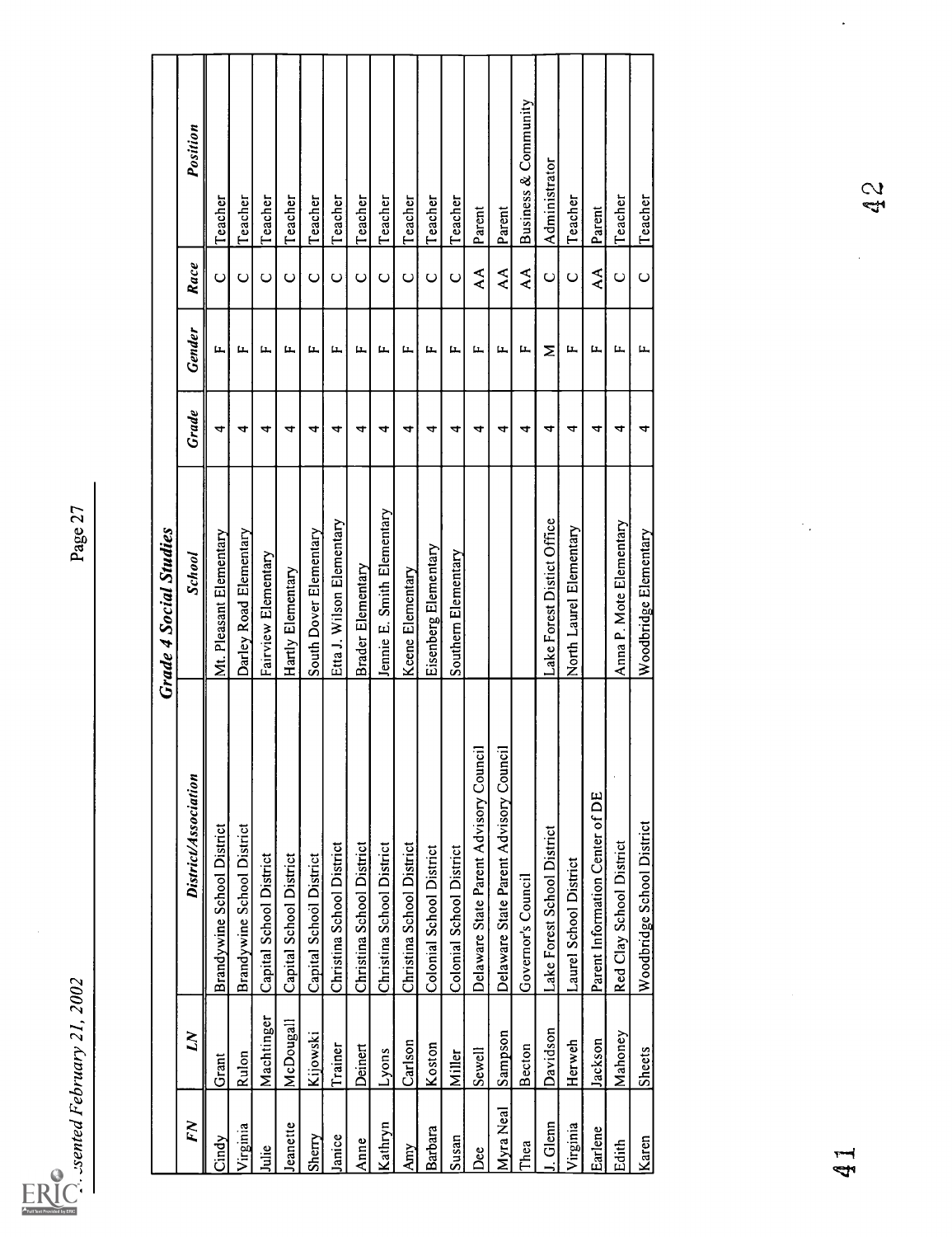

| 28                      |              |                                     | DSTP Proficiency Levels       |              |               |                                    |                      |
|-------------------------|--------------|-------------------------------------|-------------------------------|--------------|---------------|------------------------------------|----------------------|
|                         |              |                                     | <b>Grade 6 Social Studies</b> |              |               |                                    |                      |
| FN                      | $\mathbf{N}$ | District/Association                | School                        | <b>Grade</b> | <b>Gender</b> | $Face$                             | Position             |
| Paula                   | Bell         | Brandywine School District          | Claymont Elementary           | $\bullet$    | щ             | $\cup$                             | Teacher              |
| Sarah                   | Todorow      | Brandywine School District          | Harlan Elementary             | $\bullet$    | $\mathbf{L}$  | $\cup$                             | Teacher              |
| Doriel                  | Moorman      | Christina School District           | Bancroft Elementary           | $\bullet$    | $\mathbf{L}$  | $\mathbf{\hat{A}}\mathbf{\hat{A}}$ | Teacher              |
| Ann <sub>E.</sub>       | Fleckenstein | Christina School District           | Eden Center                   | $\bullet$    | щ             | $\cup$                             | Teacher              |
| Donald                  | Ames         | Colonial School District            | District Office               | $\circ$      | Σ             | $\mathbf C$                        | Administrator        |
| Fran                    | O'Malley     | DE Social Studies Education Project | University of DE              | $\bullet$    | Σ             | $\cup$                             | Administrator        |
| Colleen                 | McDowell     | Delmar School District              | Delmar Middle                 | $\bullet$    | щ             | $\circ$                            | Teacher              |
| Kathy                   | Hudson       | Indian River School District        | Lord Baltimore Elementary     | $\circ$      | $\mathbf{L}$  | $\cup$                             | Teacher              |
| Trenie                  | Latchum      | Indian River School District        | Selbyville Middle             | $\circ$      | $\mathbf{L}$  | $\circ$                            | Teacher              |
| Ray                     | Butler       | Indian River School District        | Sussex Central Middle         | $\bullet$    | Σ             | $\cup$                             | Teacher              |
| Noah                    | Newcomer     | Lake Forest School District         | Central Elementary            | $\bullet$    | Σ             | $\circ$                            | Teacher              |
| Michelle                | Moyer        | Laurel School District              | Laurel Intermediate School    | $\circ$      | $\mathbf{L}$  | $\mathsf{C}$                       | Teacher              |
| $\overline{\text{Kim}}$ | Parker       | Laurel School District              | Laurel Intermediate School    | $\bullet$    | щ             | $\cup$                             | Teacher              |
| Wanda                   | Corder       | Milford School District             | Milford Middle                | ७            | щ             | $\cup$                             | Teacher              |
| Deanna                  | McKee        | Milford School District             | Milford Middle                | $\bullet$    | щ             | $\mathrel{\circ}$                  | Teacher              |
| Sharon                  | <b>Noung</b> | NCCVT                               | Del Castle                    | $\circ$      | щ             | $\mathbf{\hat{A}}$                 | Parent               |
| Stephanie               | Clark        | Rodel Charitable Foundation         |                               | $\bullet$    | щ             | $\mathrel{\cup}$                   | Business & Community |
| James                   | McGu igan    | Smyma School District               | North Smyma Elementary        | $\bullet$    | Σ             | $\mathsf{C}$                       | Teacher              |
| Wendy                   | Kupcha       | Woodbridge School District          | Woodbridge Elementary         | $\bullet$    | щ             | $\circ$                            | Teacher              |
|                         |              |                                     |                               |              |               |                                    |                      |
|                         | $\mathbb{S}$ |                                     |                               |              |               |                                    | لايك<br>هي           |
|                         |              |                                     |                               |              |               |                                    |                      |
|                         |              |                                     |                               |              |               |                                    |                      |
|                         |              |                                     |                               |              |               |                                    |                      |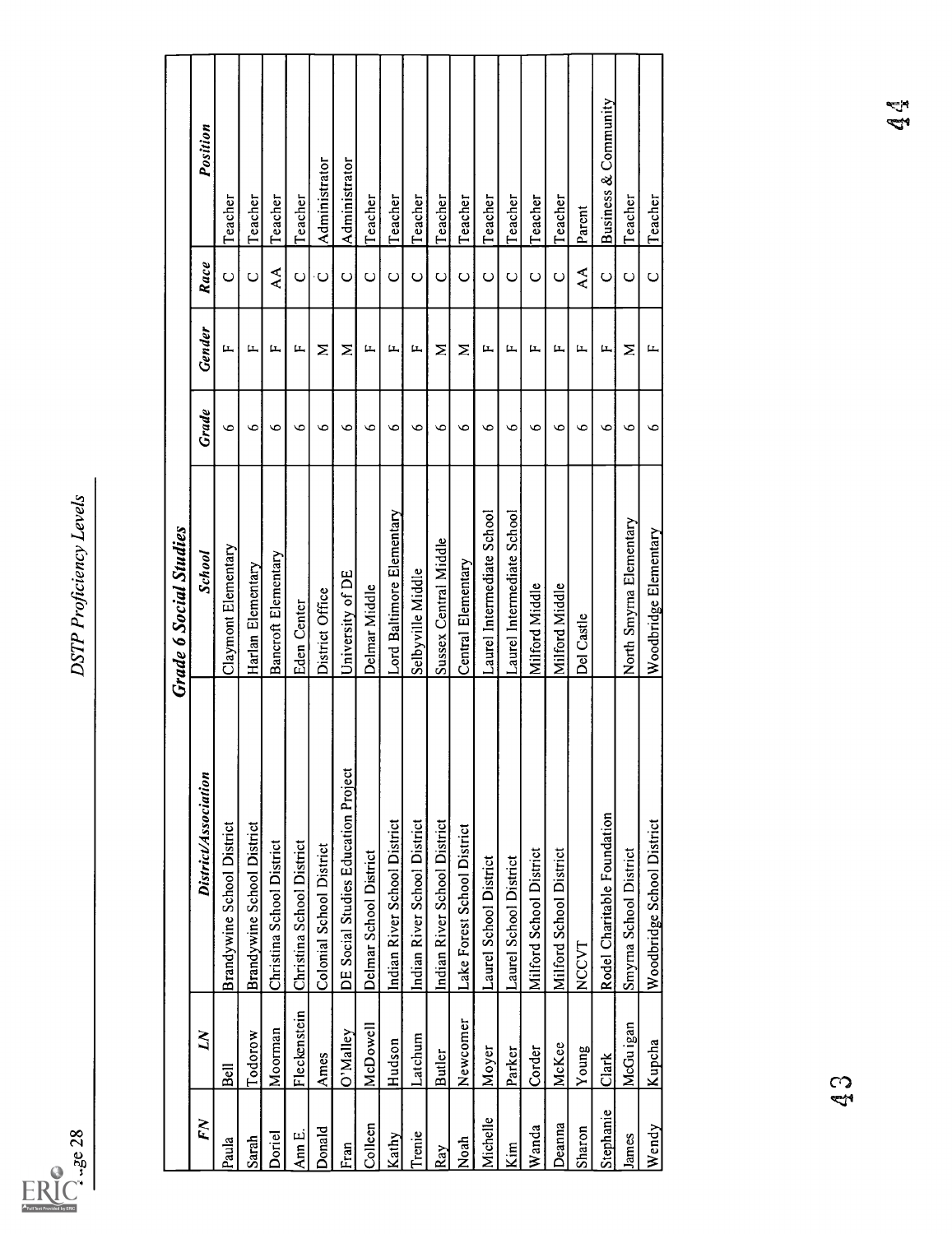# **Appendix C-Data** Comparison: 2000 and 2001

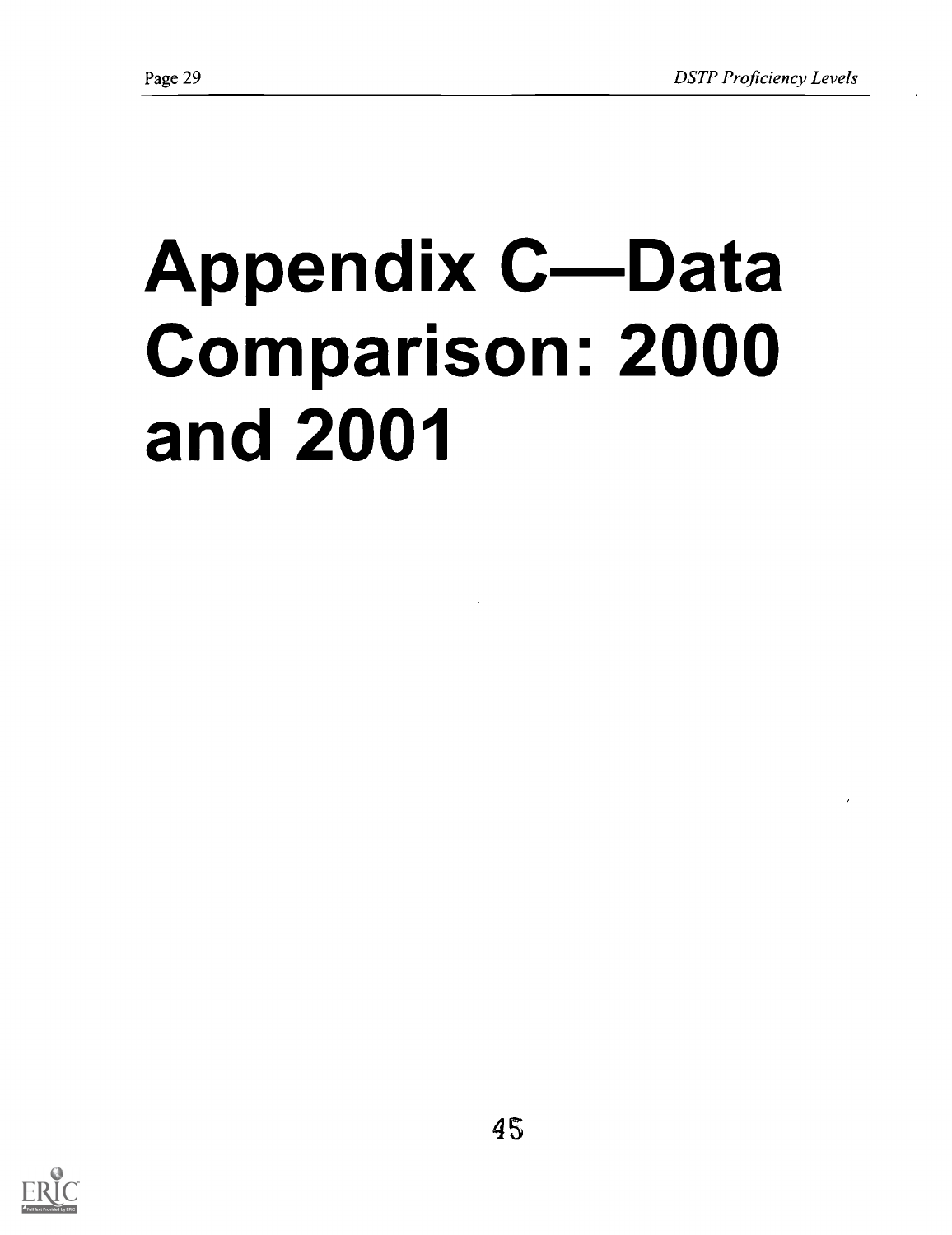The judges who participated in standard setting saw only 2001 preliminary data as part of their decision- making process.

The following tables show the percentages of students in each year and at each grade level, based on the Secretary of Education's recommended cut points, who fell above and below the Meets the Standard cut points. Meets the Standard includes all students in the Meets, Exceeds, and Distinguished proficiency levels; Below the Standard includes all students in the Below and Well Below proficiency levels.

## Table 11: Science Impact Data-2000 vs. 2001

|         | Meets the<br>Standard | Below the<br>Standard |
|---------|-----------------------|-----------------------|
| Grade 4 |                       |                       |
| 2000    | 85%                   | 15%                   |
| 2001    | 87%                   | 13%                   |
| Grade 6 |                       |                       |
| 2000    | 63%                   | 37%                   |
| 2001    | 70%                   | 30%                   |

# Table 12: Social Studies Impact Data-2000 vs. 2001

| Meets the | Below the |
|-----------|-----------|
| Standard  | Standard  |
| Grade 4   |           |
| 51%       | 49%       |
| 56%       | 44%       |
|           |           |
| 50%       | 50%       |
| 53%       | 47%       |
|           |           |

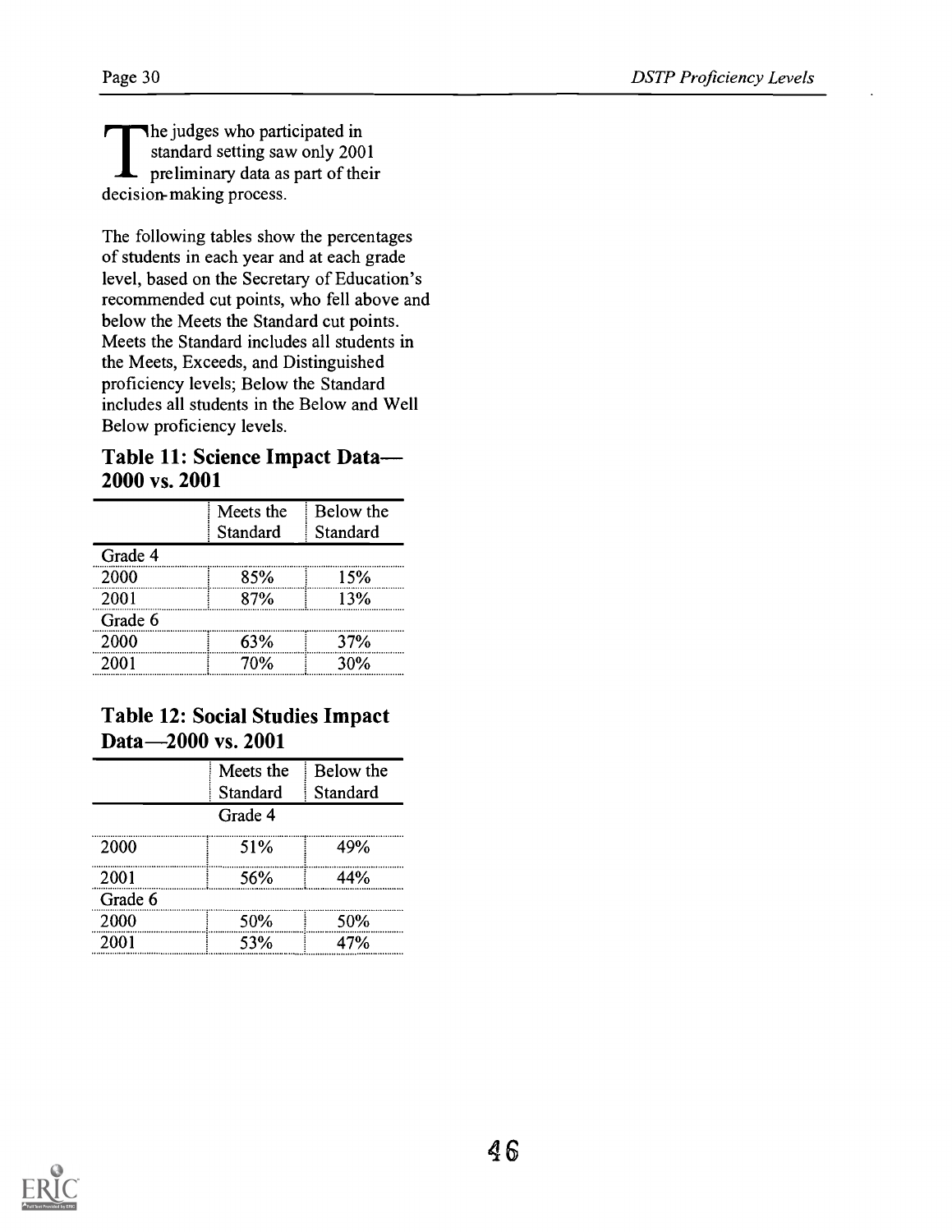# **Appendix D--**Disaggregations

This Appendix contains disaggregated data from the 2001 DSTP administration. Note that the analyses were based on the preliminary data.

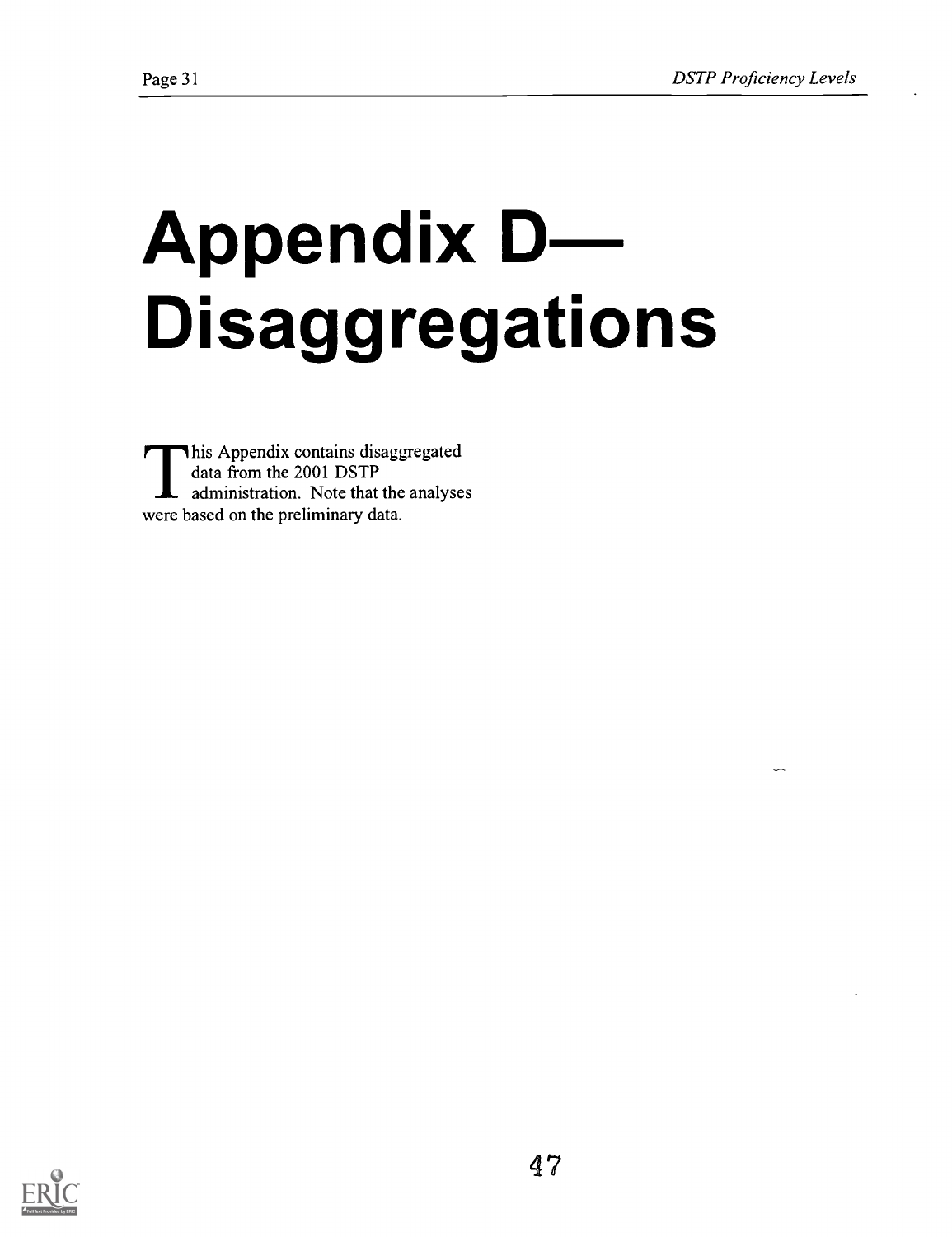|                                   |                                      |      | <b>Meets the Standard</b> |     | <b>Below the Standard</b> |
|-----------------------------------|--------------------------------------|------|---------------------------|-----|---------------------------|
| Grade 4                           |                                      | N.   | %                         | N.  | %                         |
| <b>Gender</b>                     | Female                               | 3754 | 87                        | 545 | 13                        |
|                                   | Male                                 | 3864 | 86                        | 615 | 14                        |
| Race                              | <b>African American</b>              | 2135 | 75                        | 698 | 25                        |
|                                   | Asian                                | 210  | 93                        | 15  | 7                         |
|                                   | Hispanic                             | 414  | 74                        | 146 | 26                        |
|                                   | Caucasian                            | 4841 | 94                        | 300 | 6                         |
| <b>Students with Disabilities</b> |                                      | 509  | 56                        | 407 | 44                        |
|                                   | <b>Students with no Disabilities</b> | 7109 | 90                        | 753 | 10                        |
| Low-Income*                       |                                      | 2671 | 77                        | 816 | 23                        |
| <b>Not Low-Income</b>             |                                      | 4947 | 94                        | 344 | 7                         |

| Table 13a                            |  |
|--------------------------------------|--|
| Disaggregated Impact Data in Science |  |

|                                   |                                      |      | <b>Meets the Standard</b> |      | <b>Below the Standard</b> |
|-----------------------------------|--------------------------------------|------|---------------------------|------|---------------------------|
| Grade 6                           |                                      | N.   | %                         | N.   | %                         |
| <b>Gender</b>                     | Female                               | 2955 | 70                        | 1273 | 30                        |
|                                   | Male                                 | 3265 | 70                        | 1387 | 30                        |
| Race                              | African American                     | 1335 | 48                        | 1430 | 52                        |
|                                   | Asian                                | 152  | 84                        | 29   | 16                        |
|                                   | Hispanic                             | 270  | 51                        | 259  | 49                        |
|                                   | Caucasian                            | 4445 | 83                        | 938  | 17                        |
| <b>Students with Disabilities</b> |                                      | 271  | 26                        | 760  | 74                        |
|                                   | <b>Students with no Disabilities</b> | 5949 | 76                        | 1900 | 24                        |
| Low-Income*                       |                                      | 1655 | 50                        | 1645 | 50                        |
| <b>Not Low-Income</b>             |                                      | 4565 | 82                        | 1015 | 18                        |

\* The eligibility of free/reduced price lunch.

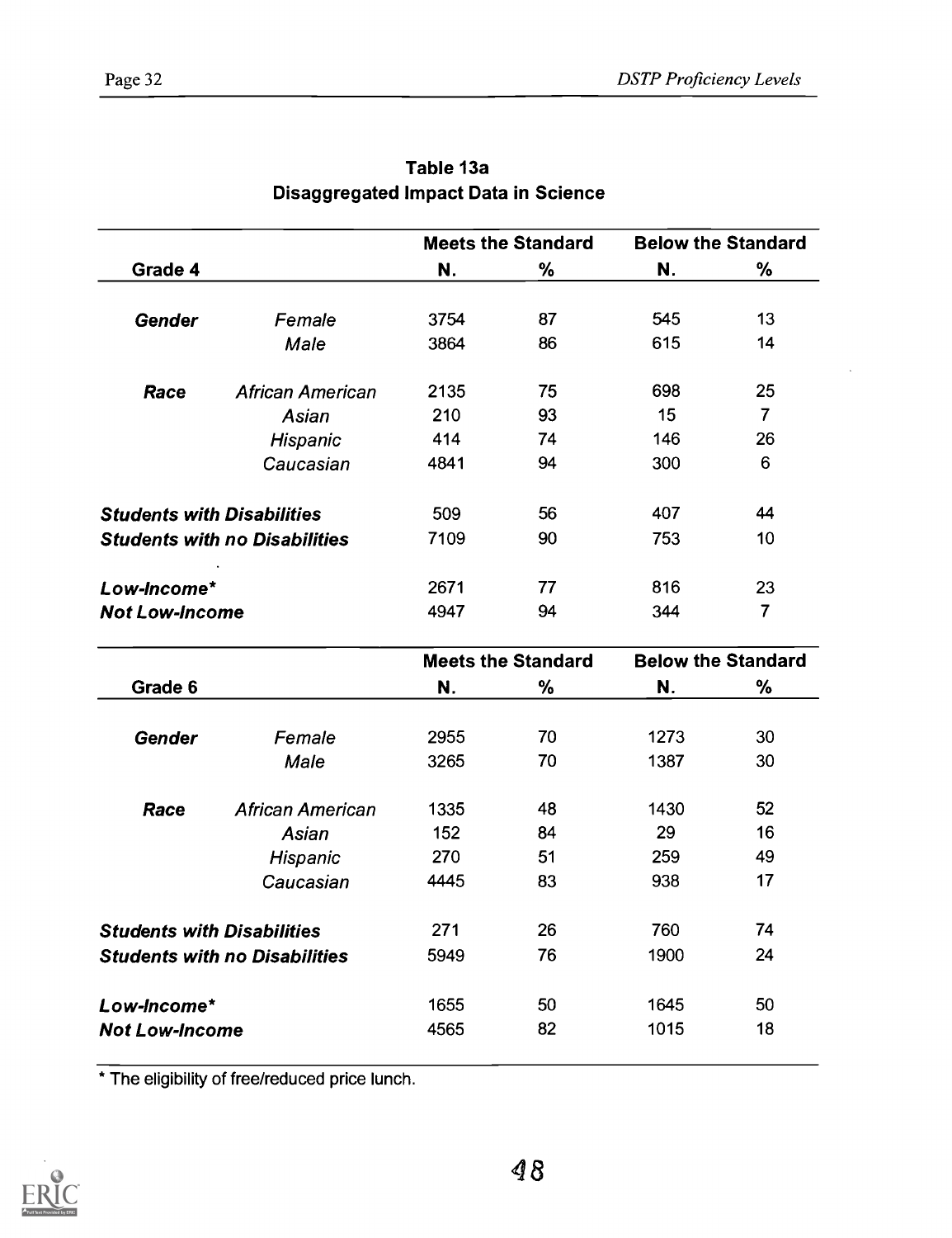|                       |                                      |      | <b>Meets the Standard</b> | <b>Below the Standard</b> |    |
|-----------------------|--------------------------------------|------|---------------------------|---------------------------|----|
| Grade 4               |                                      | N.   | %                         | N.                        | %  |
| <b>Gender</b>         | Female                               | 2579 | 60                        | 1714                      | 40 |
|                       | Male                                 | 2317 | 52                        | 2160                      | 48 |
| Race                  | <b>African American</b>              | 1016 | 36                        | 1811                      | 64 |
|                       | Asian                                | 166  | 74                        | 58                        | 26 |
|                       | Hispanic                             | 201  | 36                        | 359                       | 64 |
|                       | Caucasian                            | 3505 | 68                        | 1635                      | 32 |
|                       | <b>Students with Disabilities</b>    | 187  | 21                        | 726                       | 79 |
|                       | <b>Students with no Disabilities</b> | 4709 | 60                        | 3148                      | 40 |
| Low-Income*           |                                      | 1296 | 37                        | 2184                      | 63 |
| <b>Not Low-Income</b> |                                      | 3600 | 68                        | 1690                      | 32 |

| Table 13b                                   |  |
|---------------------------------------------|--|
| Disaggregated Impact Data in Social Studies |  |

| Grade 6<br>℅<br>N.<br>N.<br><b>Gender</b><br>Female<br>2335<br>55<br>1887<br>51<br>Male<br>2339<br>2296 | %<br>45<br>49 |
|---------------------------------------------------------------------------------------------------------|---------------|
|                                                                                                         |               |
|                                                                                                         |               |
|                                                                                                         |               |
|                                                                                                         |               |
| 1910<br>31<br>Race<br>African American<br>844                                                           | 69            |
| 72<br>131<br>50<br>Asian                                                                                | 28            |
| 172<br>33<br>Hispanic<br>357                                                                            | 67            |
| Caucasian<br>65<br>3512<br>1859                                                                         | 35            |
| <b>Students with Disabilities</b><br>11<br>114<br>912                                                   | 89            |
| 4560<br>58<br>3271<br><b>Students with no Disabilities</b>                                              | 42            |
| Low-Income*<br>1022<br>31<br>2267                                                                       | 69            |
| 1916<br>3652<br>66<br><b>Not Low-Income</b>                                                             | 34            |

\* The eligibility of free/reduced price lunch.

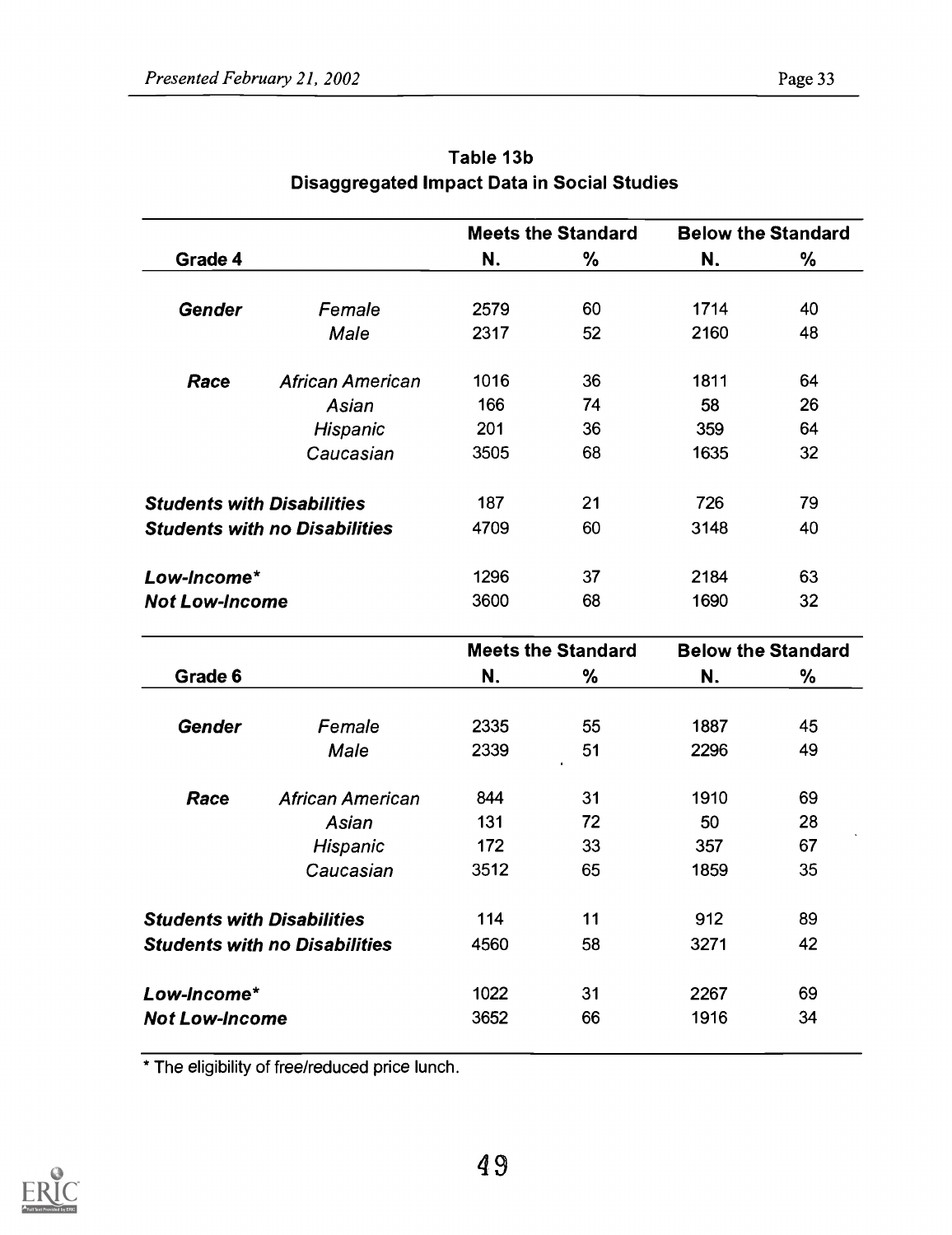# Appendix E Survey of Standard Setting Participants



the survey are summarized below.

# Summary of Evaluation of Standard Setting for Delaware Student Testing Program

January 14-17, 2002

1. How adequate was the training in preparing you to make judgments about the level of student performance required by the standard setting procedure?

| Adequate<br>Level 5    |      | 4  | 3 | $\mathbf{2}$ | Inadequate | <b>No Response</b> |
|------------------------|------|----|---|--------------|------------|--------------------|
| N.                     | 47   | 27 | 7 | 0            | $\bf{0}$   | 0                  |
| %                      | 58   | 33 | 9 | 0            | 0          |                    |
| <b>Mean 4.49</b><br>SD | 0.65 |    |   |              |            |                    |

The participants who did not respond to the question were not used for the calculation of that question.

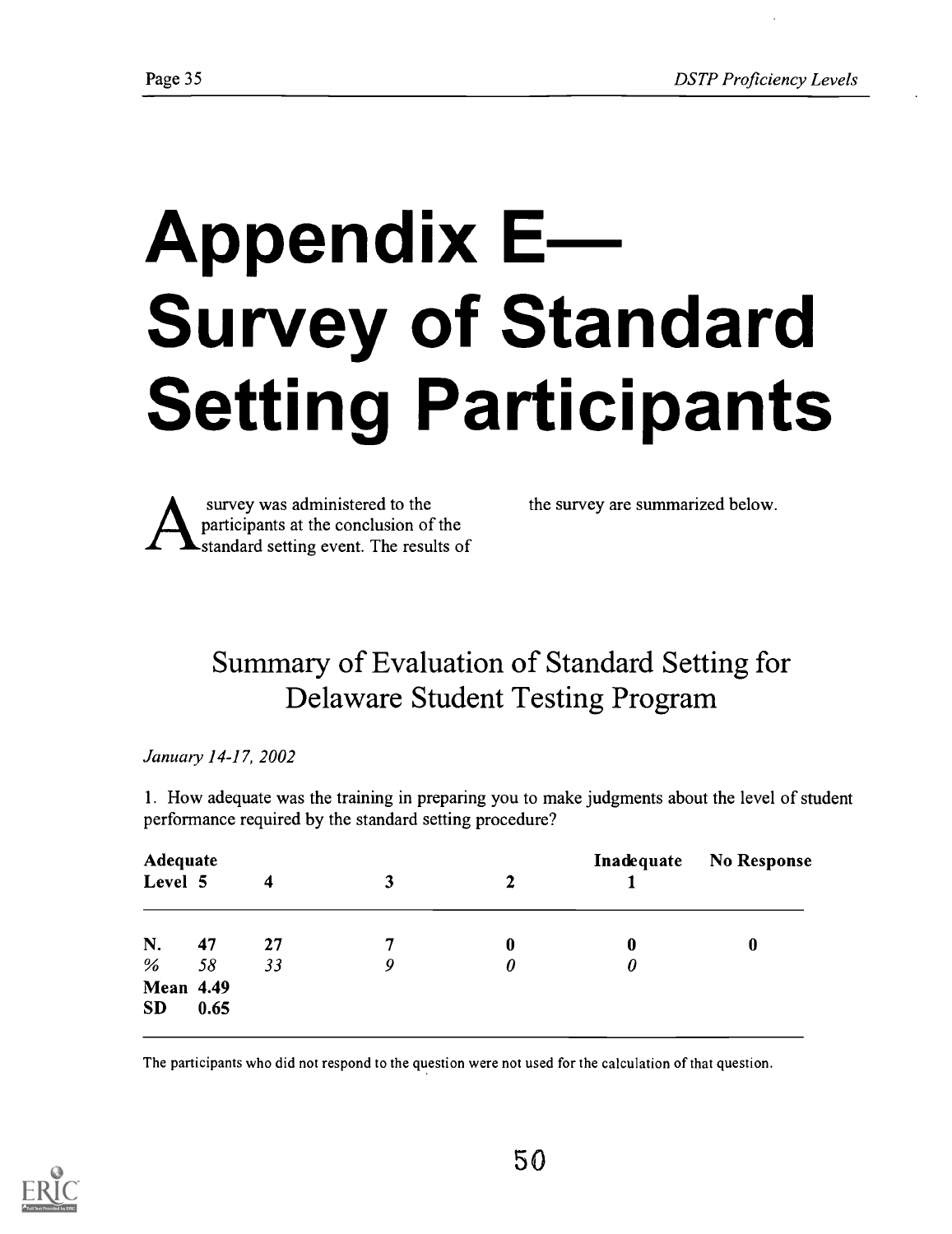2. In applying the standard setting method, your committee was asked to set cut points for student performance. How confident do you feel that the descriptions of the cut points are reasonable for each student performance level?

### 2a. Exceeds/Meets cut point:

| <b>High</b><br>Level 5        |      | 4  | 3  |           | Low | <b>No Response</b> |
|-------------------------------|------|----|----|-----------|-----|--------------------|
| N.                            | 25   | 40 | 13 |           | 0   |                    |
| %                             | 31   | 50 | 16 |           | 0   |                    |
| <b>Mean</b> 4.10<br><b>SD</b> | 0.76 |    |    | $\bullet$ |     |                    |

### 2b. Meets/Below cut point:

| High<br>Level 5  |      | 4      | 3  | $\mathbf{2}$ | Low      | <b>No Response</b> |
|------------------|------|--------|----|--------------|----------|--------------------|
| N.               | 21   | 35     | 19 | 4            | $\bf{0}$ |                    |
| $\%$             | 27   | 44     | 24 | C            | 0        |                    |
| <b>Mean</b> 3.92 |      |        |    |              |          |                    |
| <b>SD</b>        | 0.84 | $\sim$ |    |              |          |                    |

3. Did you have adequate opportunities to address your professional opinions about student performance levels during the standard setting sessions?

| Level 5          | 4  | 3  | 2 | Low      | <b>No Response</b> |
|------------------|----|----|---|----------|--------------------|
| 59               | 14 |    |   | $\bf{0}$ | 0                  |
| 73               |    | 9  |   | 0        |                    |
| <b>Mean 4.62</b> |    |    |   |          |                    |
| 0.70             |    |    |   |          |                    |
|                  |    | 17 |   |          |                    |

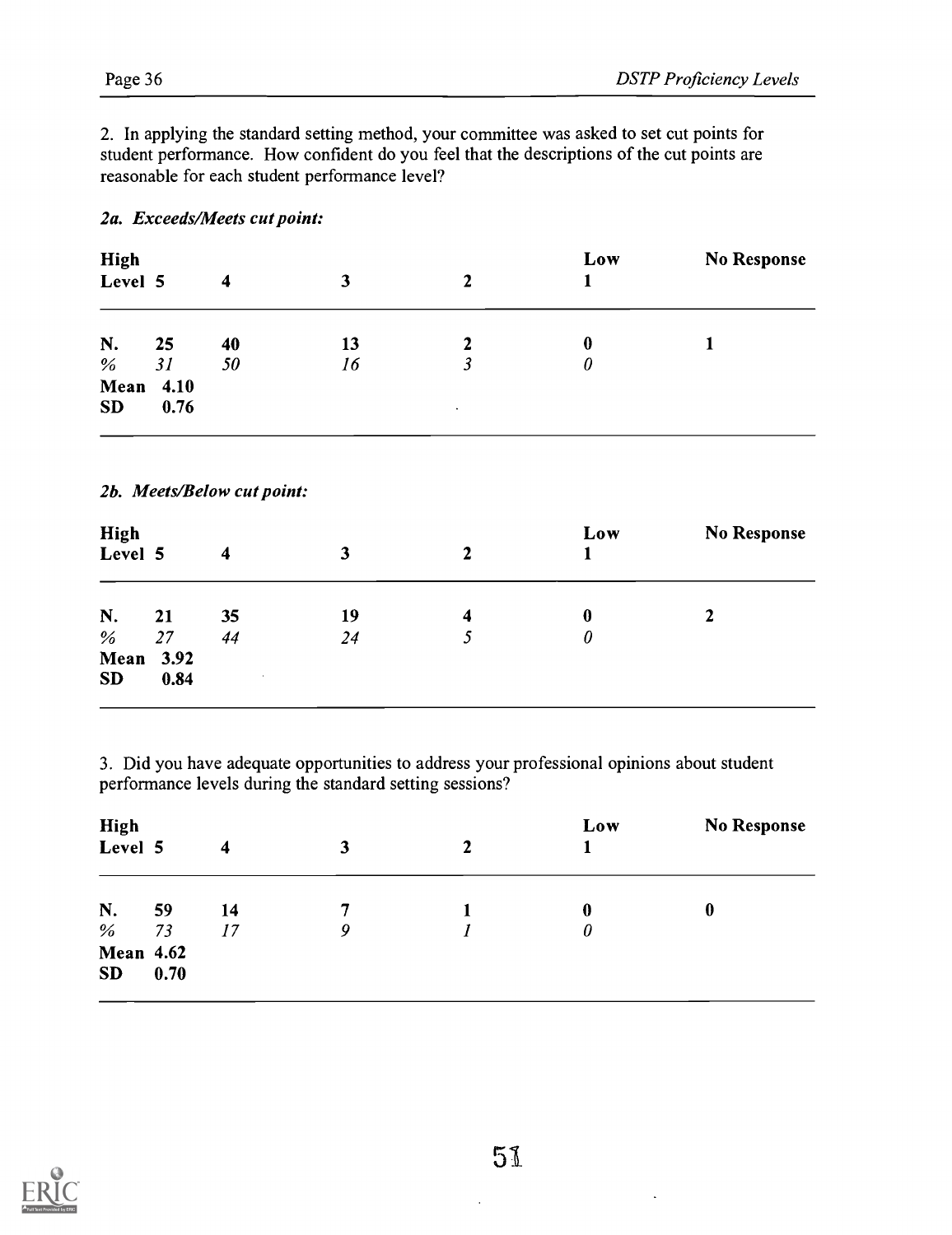4. How confident do you feel that the student performance levels are set based on professional judgments of the committee members rather than outside influences?

 $\frac{1}{\sqrt{2}}\left(\frac{1}{\sqrt{2}}\right)^{2}$ 

| <b>High</b><br>Level 5        |          | 4        | 3        | 2      | Low                 | <b>No Response</b> |
|-------------------------------|----------|----------|----------|--------|---------------------|--------------------|
| N.<br>$\%$                    | 31<br>39 | 29<br>36 | 15<br>19 | 3<br>3 | 2<br>$\mathfrak{Z}$ | $\sim$             |
| <b>Mean</b> 4.01<br><b>SD</b> | 0.98     |          |          |        |                     |                    |